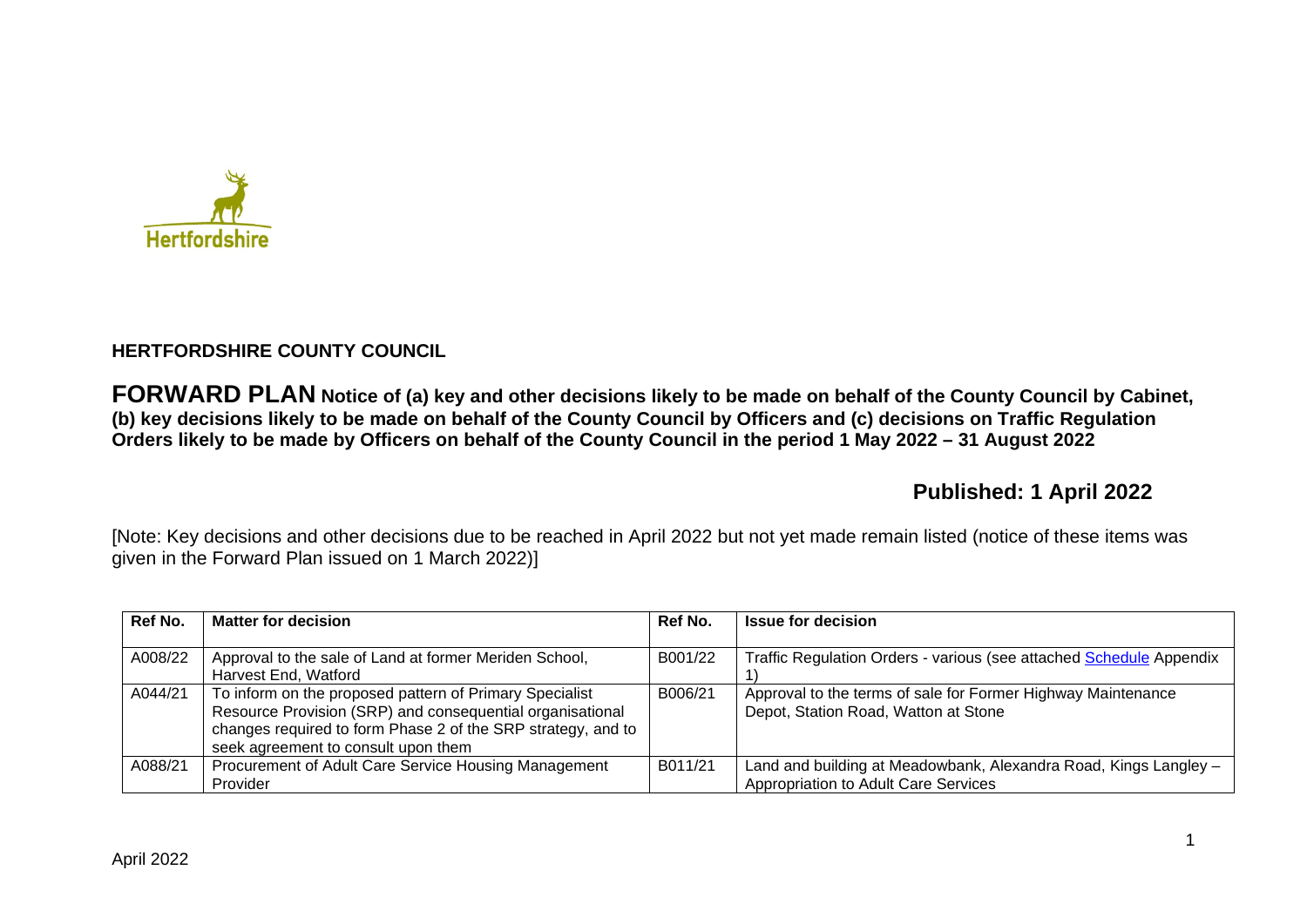| A013/22 | Family Safeguarding for Children in Care - decision to<br>proceed with programme                                                                                                                                                                                                                                                                                                                                                                                                                                     | B026/21 | Single Tender Action for Midpoint Intensive Enablement Service                                                              |
|---------|----------------------------------------------------------------------------------------------------------------------------------------------------------------------------------------------------------------------------------------------------------------------------------------------------------------------------------------------------------------------------------------------------------------------------------------------------------------------------------------------------------------------|---------|-----------------------------------------------------------------------------------------------------------------------------|
| A016/22 | Whether or not to agree to the statutory proposal to relocate<br>Breakspeare School, Abbots Langley, WD5 0BU, to the<br>Durrants School Former Playing Field site, Manor Way,<br>Croxley Green, WD3 3LU and the permanent enlargement of<br>the school from 97 to a maximum of 210 places with effect<br>from January 2024, taking into consideration the outcome of<br>the statutory notice period. NB Agreement to the statutory<br>proposal by Cabinet will only be required if objections are<br>received to it. | B030/21 | HCC2112744 - Care Provider for new care home development at<br>Little Furze, South Oxhey                                    |
| A017/22 | Whether or not to approve capital funding to cover the funding<br>gap, in order to deliver a new, developer-built, 2-form entry<br>primary school at Cheshunt Lakeside and to approve the<br>associated land transactions                                                                                                                                                                                                                                                                                            | B038/21 | Approval of the final terms of the 125-year peppercorn lease for the<br>new special school at Woodside, Welwyn Garden City. |
| A020/22 | Whether or not to authorise additional capital funding to<br>support the rebuild of The Valley School, Stevenage                                                                                                                                                                                                                                                                                                                                                                                                     | B056/21 | <b>Contract Award for Midpoint Intensive Enablement Service</b>                                                             |
| A021/22 | Whether or not to authorise additional capital funding to<br>support a Specialist Resource Provision at Longdean<br><b>School</b>                                                                                                                                                                                                                                                                                                                                                                                    | B057/21 | Award of Framework for spot providers                                                                                       |
| A022/22 | Whether or not to authorise additional capital funding to<br>provide school places to serve the Bishop's Stortford<br>North housing development                                                                                                                                                                                                                                                                                                                                                                      | B061/21 | Washroom Services for all HCC sites - Award of Contract                                                                     |
| A084/21 | <b>Family Hubs Strategy</b>                                                                                                                                                                                                                                                                                                                                                                                                                                                                                          | B064/21 | Reinforced Autoclaved Aerated Concrete (RAAC) repair and<br>replacement of roofs containing this form of concrete           |
| A087/21 | Hertfordshire Mental Health Strategy 2022-2027                                                                                                                                                                                                                                                                                                                                                                                                                                                                       | B075/21 | HCC2113007 - Batch 59 Cluster 1 Ickleford Primary School, Ickleford<br>- Roofing Works                                      |
| A012/22 | Changes in commissioning and partnership working<br>arrangement arising from the Health and Care Bill                                                                                                                                                                                                                                                                                                                                                                                                                | B076/21 | HCC2113008 - Batch 59 Cluster 2 Ashlyns School, Berkhamsted -<br>Roofing Works                                              |
| A014/22 | Procurement of Mobilising System for East Coast and<br>Hertfordshire Control Room Consortium (ECHCRC)                                                                                                                                                                                                                                                                                                                                                                                                                | B079/21 | The Supply of Laminating Pouches                                                                                            |
| A015/22 | 41-45 & 47 High Street Ware, proposed purchase of property<br>for a new Ware Library                                                                                                                                                                                                                                                                                                                                                                                                                                 | B085/21 | Provision of a dynamic Purchase System for School Coach and Local<br><b>Bus Operators</b>                                   |
| A018/22 | Alternative Verge Maintenance (AVM)                                                                                                                                                                                                                                                                                                                                                                                                                                                                                  | B089/21 | HCC2113182 Provision of consultancy services to Adult Care<br>Services construction projects                                |
| A015/21 | Consider the future of Land North of Roysia School, Royston                                                                                                                                                                                                                                                                                                                                                                                                                                                          | B092/21 | HCC2113175 - Kings Langley Primary School, Kings Langley - Batch<br>60 Cluster 1 - Roofing Works                            |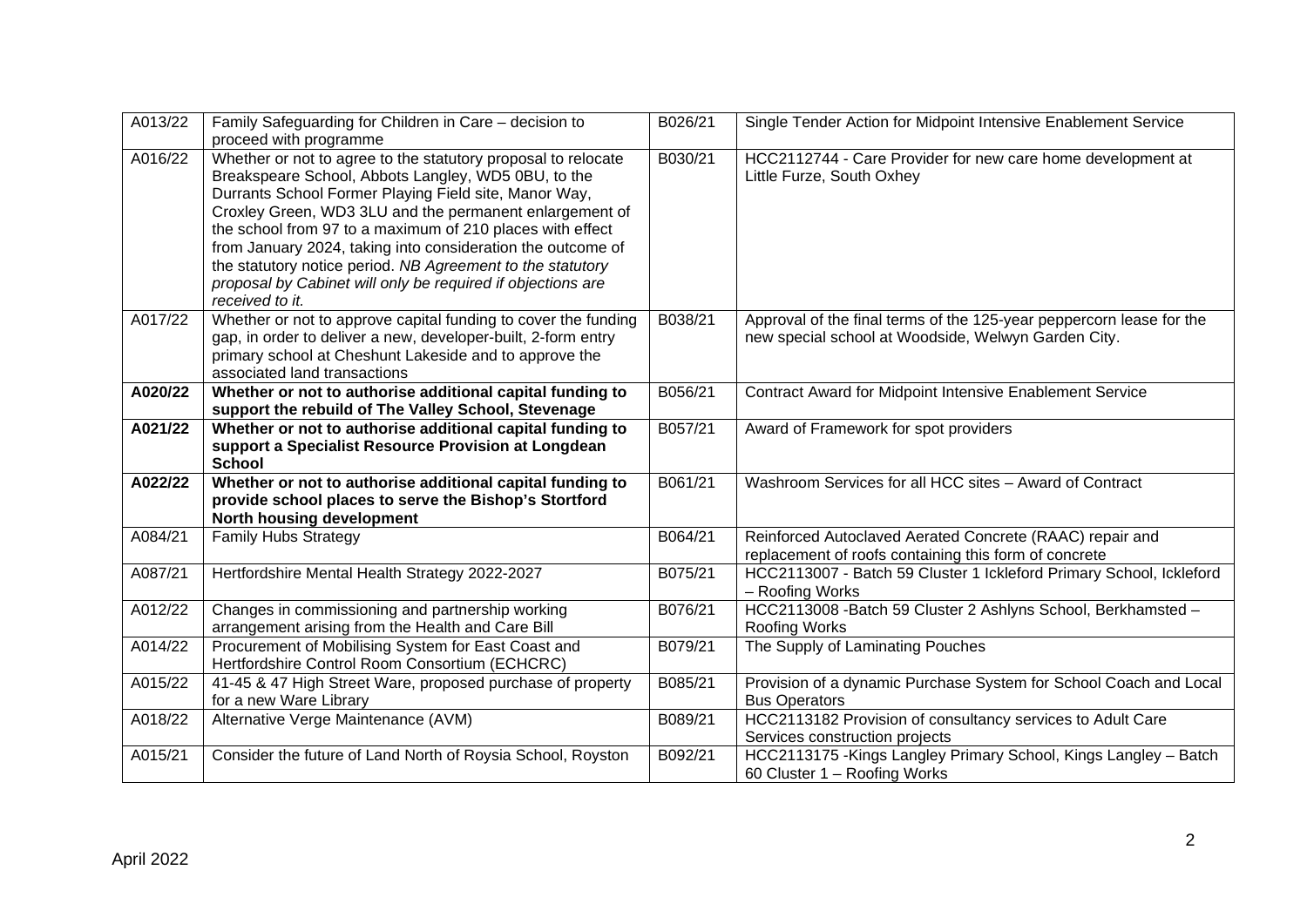| A018/21 | Consider the future of Land at 2B Star Street                         | B095/21 | HCC2113178 - Pixies Hill Primary School, Hemel Hempstead &               |
|---------|-----------------------------------------------------------------------|---------|--------------------------------------------------------------------------|
|         | in connection with the existing library at 87 High Street, Ware.      |         | Garden Fields JMI School, St Albans - Batch 64 Cluster 3 - Roofing       |
|         |                                                                       |         | <b>Works</b>                                                             |
| A086/21 | <b>Highways Drainage Strategy</b>                                     | B103/21 | HCC2113250 - Mandeville Primary School, Sawbridgeworth - 1 Form          |
|         |                                                                       |         | to 2 Form of entry expansion construction project and associated         |
|         |                                                                       |         | external works                                                           |
| A009/22 | Minerals and Waste Local Plan: Draft Plan Consultation                | B108/21 | Approval for capital funding delivery of Public Sector Decarbonisation   |
|         |                                                                       |         | Works Scheme Works for Hertfordshire County Council                      |
| A019/22 | Approval of the PH Strategy 2022 - 2027                               | B109/21 | The Provision of a Delivery Service for Herts FullStop                   |
| A023/22 | Approval of Regulation of Investigatory Powers (RIPA)                 | B111/21 | HCC2113354 - Gilston Primary - Commission of design team                 |
|         | <b>Annual Report</b>                                                  |         | consultants                                                              |
| A024/22 | Re-provision of Northwick Day Service in South Oxhey to               | B124/21 | HCC2113424 - Buntingford First School Temp Accommodation                 |
|         | a new facility on an alternative site.                                |         |                                                                          |
| A025/22 | Re-provision of Leyden House Day Service in Stevenage                 | B126/21 | HCC2113342 - Buntingford School - Construction of New Net Zero           |
|         | to a new facility on an alternative site.                             |         | Carbon first school                                                      |
| A026/22 | <b>Creation of a Joint Committee for Harlow-Gilston Garden</b>        | B129/21 | Inside Out Intensive Coaching Service for Children in Care               |
|         | Town (HGGT)                                                           |         | Procurement of a Multi-Provider Framework agreement for the              |
| A027/22 | Approval of the Sustainable Hertfordshire Strategy -<br><b>Review</b> | B130/21 | provision of learning opportunities, products and interventions on       |
|         |                                                                       |         | behalf of Adult Care Services Workforce Development and                  |
|         |                                                                       |         | Partnership Team                                                         |
|         |                                                                       | B002/22 | Award contract for electronic document records management                |
|         |                                                                       |         | software                                                                 |
|         |                                                                       | B006/22 | The provision of contracts for the treatment and final disposal of local |
|         |                                                                       |         | authority collected residual waste from 2024                             |
|         |                                                                       | B007/22 | Step2Skills: Award of contract for the provision of Adult Learning       |
|         |                                                                       |         | across Hertfordshire for academic year 2022-2023                         |
|         |                                                                       | B008/22 | Prevention of Homelessness Service (16 to 25 years) via Children's       |
|         |                                                                       |         | Services in conjunction with the 10 District/Borough Councils            |
|         |                                                                       | B010/22 | Hertfordshire Mental Health Strategy 2022-27                             |
|         |                                                                       | B011/22 | Hertfordshire Dementia Strategy                                          |
|         |                                                                       |         | 2022 - 27                                                                |
|         |                                                                       | B012/22 | To award of contract for the provision a Hertfordshire Sexual Health     |
|         |                                                                       |         | Service                                                                  |
|         |                                                                       | B013/22 | HCC2213505 - Hertfordshire County Council Waste Contract -               |
|         |                                                                       |         | <b>Tender Management Support</b>                                         |
|         |                                                                       | B014/22 | HCC2213511 - Chater Junior School, Watford - Roofing Works               |
|         |                                                                       | B015/22 | HCC2213548 - Works on the County Hall, Car Park                          |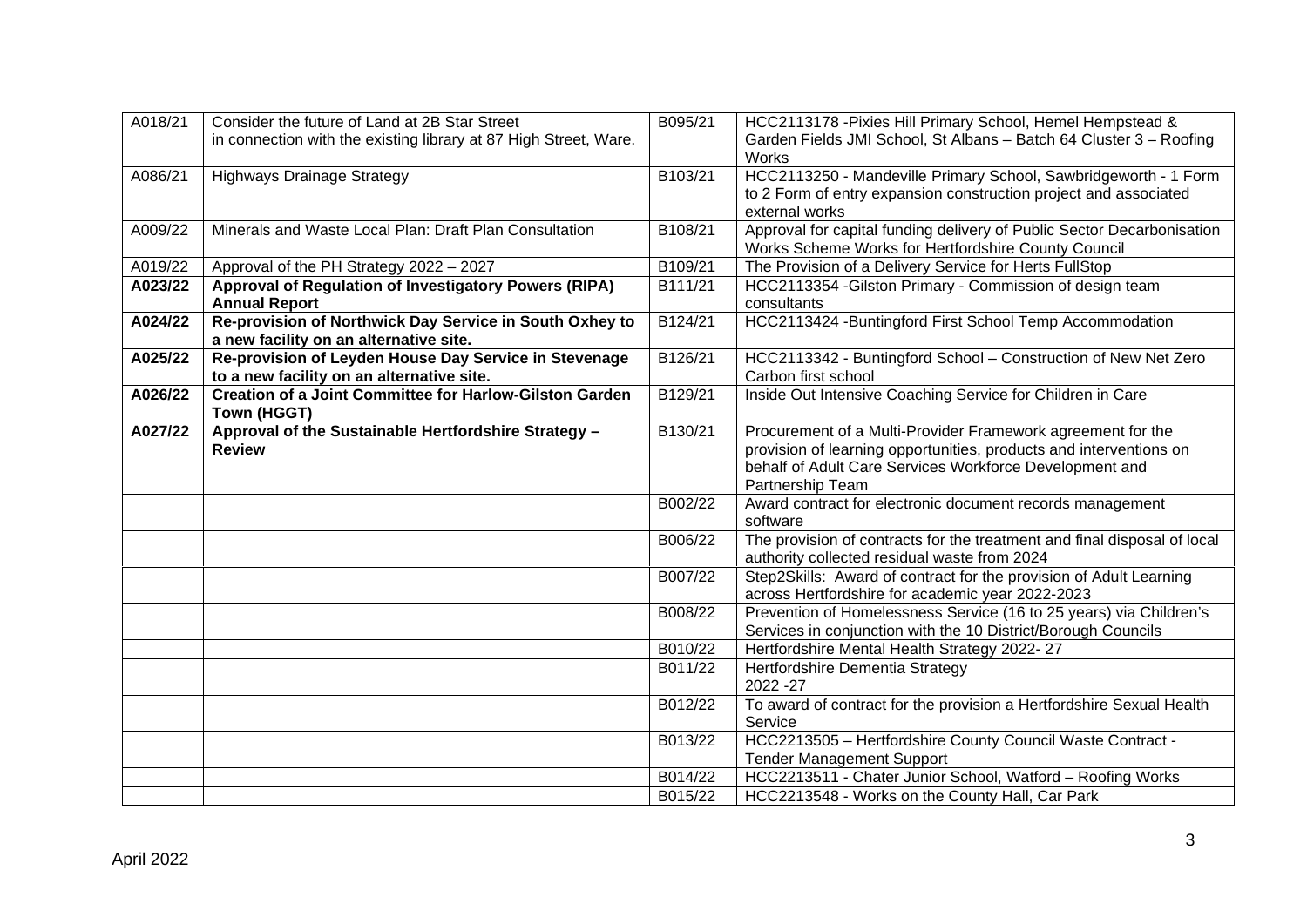| B016/22 | Refurbishment of Robertson House office space.                       |
|---------|----------------------------------------------------------------------|
| B017/22 | The provision of The Building Cleaning Framework 2022                |
| B018/22 | Next Generation Programme: Awarding an IT End User Support           |
|         | Contract (Helpdesk/Hardware provision)                               |
| B019/22 | <b>Next Generation</b>                                               |
|         | Supervised Contact Service for Hertfordshire Children                |
| B020/22 | Award of Single Tender Action contract to Princess Alexandra         |
|         | Hospital Harlow to provide post mortem services to the Hertfordshire |
|         | Coroner                                                              |
| B022/22 | Framework Agreement for the supply of plain adhesive labels,         |
|         | repositionable notes, indexes and hook & loop                        |
| B024/22 | HCC2213489 - Tannery Drift First School, Royston - Heating Works     |
| B027/22 | HCC2213523 - Little Furze Demolition & Construction of a Care Home   |
| B028/22 | HCC2213637 - Various Sites - PV Installations                        |
| B029/22 | HCC2213590Cluster 4 - Aldbury C of E Primary, Bernards Heath         |
|         | Infant & Lordship Farm Primary School - Roofing + Cladding Works     |
| B030/22 | HCC2213589 Cluster 3 - Burleigh Primary School - Roofing +           |
|         | <b>Cladding Works</b>                                                |
| B031/22 | HCC2213588 - Cluster 2 - Kings Langley Primary, Kingsway Infant &    |
|         | The Richard Whittington Primary School - Roofing + Cladding Works    |
| B032/22 | To initiate consultation on a proposal to change the age range of    |
|         | Aboyne Lodge Primary School, St Albans, to remove the nursery        |
|         | provision by the changing the admission age range from 4 to 11 years |
|         | to 5 to 11 Years.                                                    |
| B034/22 | Award of contracts for external insurance arrangements               |
| B035/22 | Tender for the contract of the provision of tutors and education     |
|         | alternative provision                                                |
| B036/22 | Provision of County wide Complex Needs Service - Award of contract   |
| B037/22 | Contract for the Provision of Support to Prevent Family Breakdown    |
| B038/22 | Framework Agreement for the Provision of a Support Service to        |
|         | Prevent Family Breakdown and to Support Reunification Home           |
| B039/22 | HCC2213659 - Consultant for PSDS3 Net Zero Carbon Retrofit           |
|         | Workstream (Year 1) - 2022/23 Programme                              |
| B040/22 | Award of call-off contract through the Transport, Infrastructure and |
|         | Planning Services (TIPS) framework for design and planning of a new  |
|         | shredding building at the Waterdale Transfer Station                 |
| B041/22 | Appointment of a Hertfordshire County Council Director to the Board  |
|         | of Herts for Learning                                                |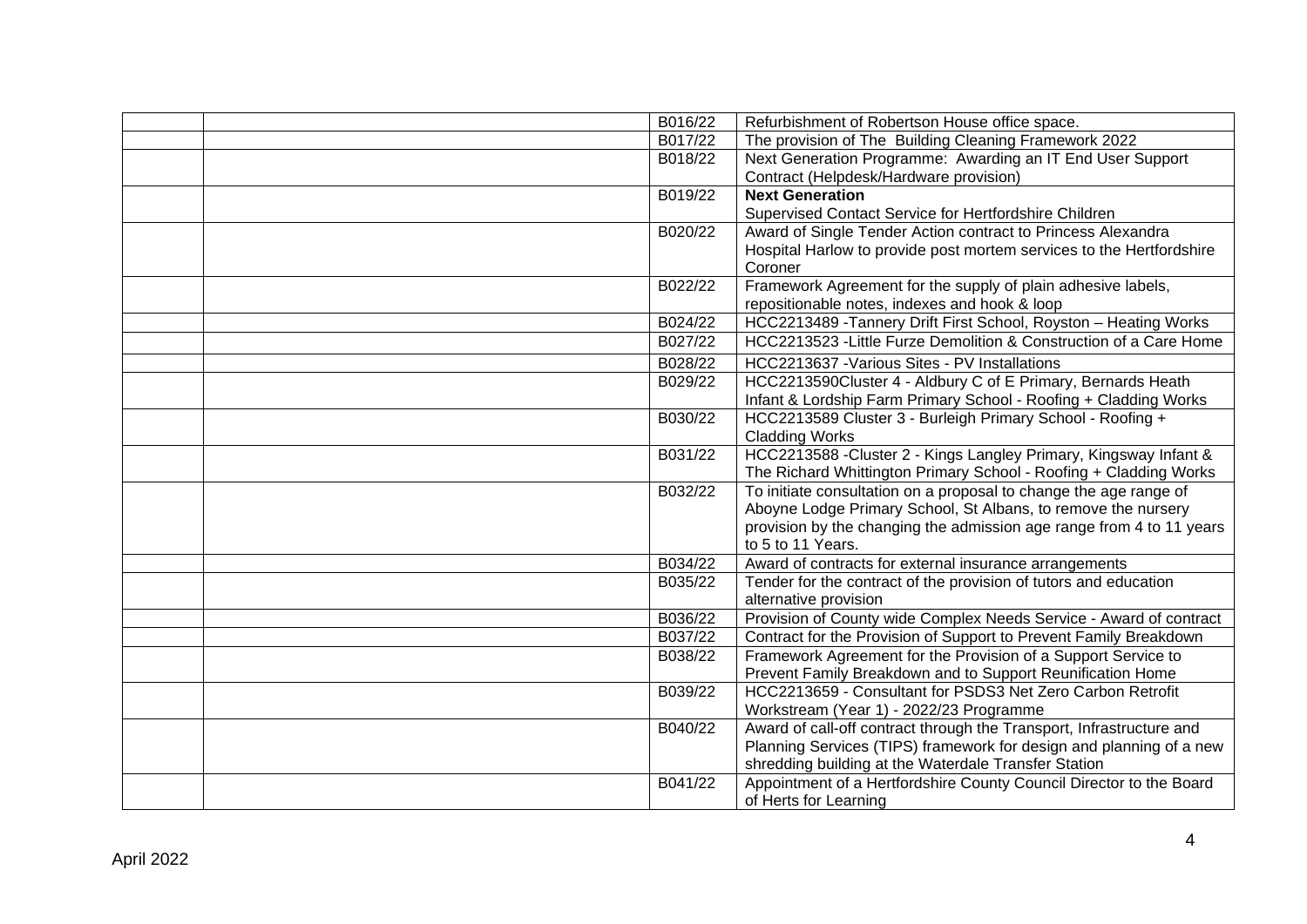| B042/22 | Re-procurement of the Corporate Property Database                 |
|---------|-------------------------------------------------------------------|
| B043/22 | The Provision of an Enterprise Resource Planning System including |
|         | E-commerce Platform for Herts FullStop                            |
| B044/22 | Additional Special School places for 2022/23                      |
| B045/22 | Award of contracts for the provision of recycling centre haulage  |
|         | and container maintenance                                         |
| B046/22 | Award of a contract for the provision of a Disclosure & Barring   |
|         | Service (DBS) System with effect from 1st April 2023              |
| B047/22 | Surface Maintenance and Road Treatments Framework 2022-23         |
|         | Lot 1 Call Off                                                    |
| B048/22 | Surface Maintenance and Road Treatments Framework 2022-23         |
|         | Lot 2 Call Off                                                    |
| B049/22 | <b>Surface Maintenance and Road Treatments Framework 2022-23</b>  |
|         | Lot 3 Call Off                                                    |
| B050/22 | Surface Maintenance and Road Treatments Framework 2022-23         |
|         | Lot 4 Call Off                                                    |
| B051/22 | Surface Maintenance and Road Treatments Framework 2022-23         |
|         | Lot 5 Call Off                                                    |
| B052/22 | <b>HCC2213562 Provision of Musical Instruments</b>                |
| B053/22 | Provision of Conceptual Design Services for The Watford to        |
|         | <b>Croxley Link (W2CL) - Award of Contract</b>                    |
| B054/22 | The Provision of a Grounds Maintenance Framework                  |
|         | for Hertfordshire County Council                                  |
| B055/22 | To enter into a Delivery Agreement through the Scape              |
|         | Framework for the construction of the Eastern Transfer Station    |
|         | at Ware                                                           |

**\*\*** The address from which, subject to any prohibition or restriction on their disclosure, copies of, or extracts from, any document listed is available from County Hall, Pegs Lane, Hertford. SG13 8DE. Other documents relevant to these matters may be submitted to the decision maker. To request details of such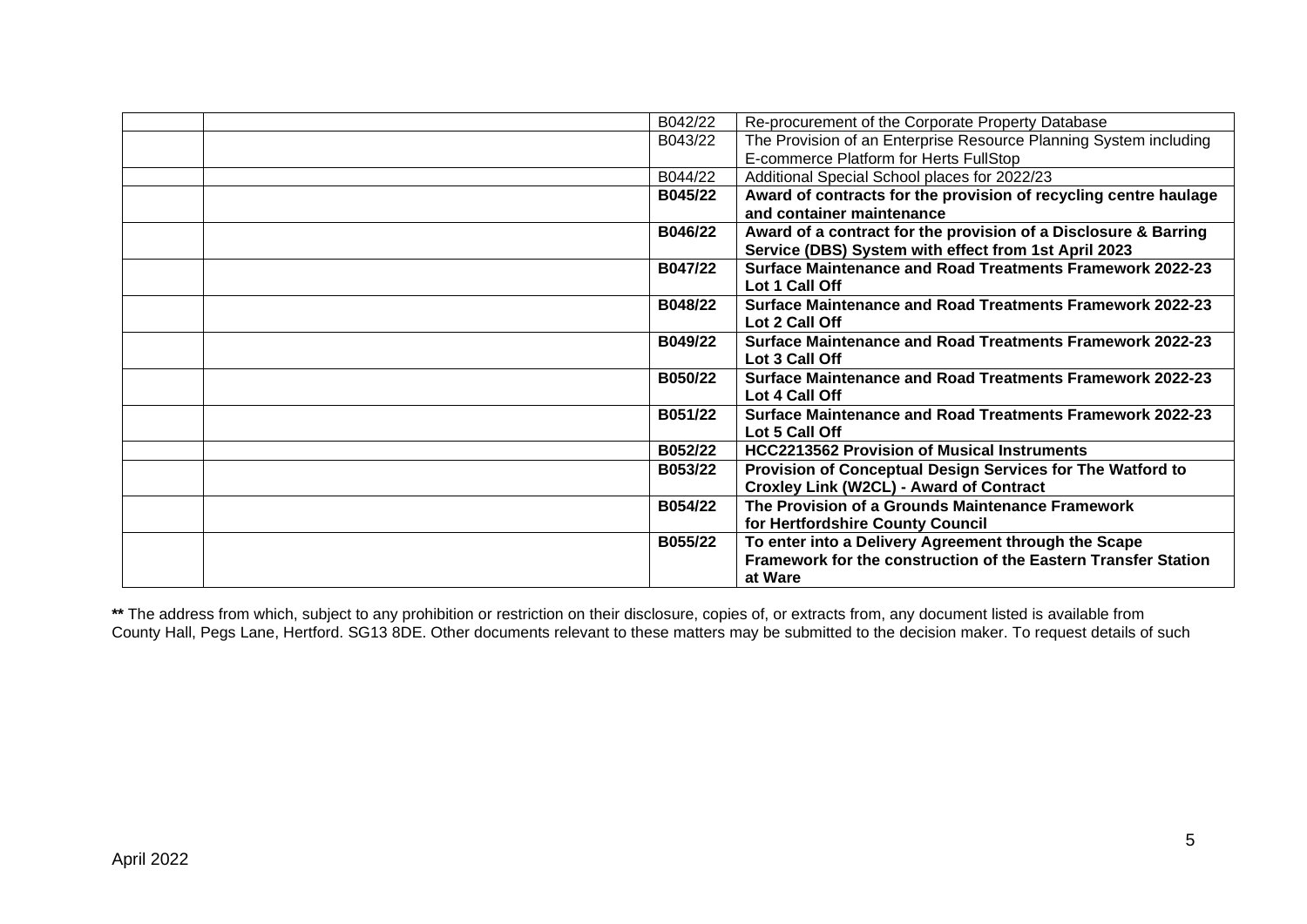documents (if any) as they become available, contact Deborah Jeffery, Assistant Manager, Democratic Services by email [\(Deborah.jeffery@hertfordshire.gov.uk\)](mailto:Deborah.jeffery@hertfordshire.gov.uk) or phone (01992 555563)

\*\*\* In accordance with Regulation 10(1) of The Local Authorities (Executive Arrangements) (Meetings and Access to Information) (England) Regulations 2012 (the '2012 Regulations') these items of business will be considered by Cabinet at its meeting 13 May 2019. Notices issued, as required by the 2012 Regulations, can be viewed at <https://democracy.hertfordshire.gov.uk/mgCalendarMonthView.aspx?GL=1&bcr=1>

ᵻᵻ Documents to be considered by the Cabinet are published on the Councils website at <https://democracy.hertfordshire.gov.uk/mgCalendarMonthView.aspx?GL=1&bcr=1>

‡‡ Grounds for exemption are: -

- (a) where the decision is a decision taken under the Special Urgency provisions in Annex 4 of the Constitution
- (b) where the Chief Executive certifies that implementation of the decision is critical for service delivery
- (c) where the Director of Law & Governance certifies that the Council would be likely to suffer legal prejudice from a delay in implementation of the decision resulting from the decision being Called-In
- (d) where the Director of Resources certifies that the Council would be likely to suffer financial prejudice from a delay in implementation of the decision resulting from the decision being Called-In
- (e) where the Director of Law & Governance certifies that a delay in implementation of the decision resulting from the decision being Called-In would result in the decision being incapable of implementation or meaningful implementation
- (f) where the decision results from consideration of a recommendation or report from the OSC or any sub-committee or Topic Group of the OSC
- (g) where the decision results from a reference back decision by Overview and Scrutiny Committee; or
- (h) where the decision is a recommendation to Full Council;
- (i) where the Call-In period has expired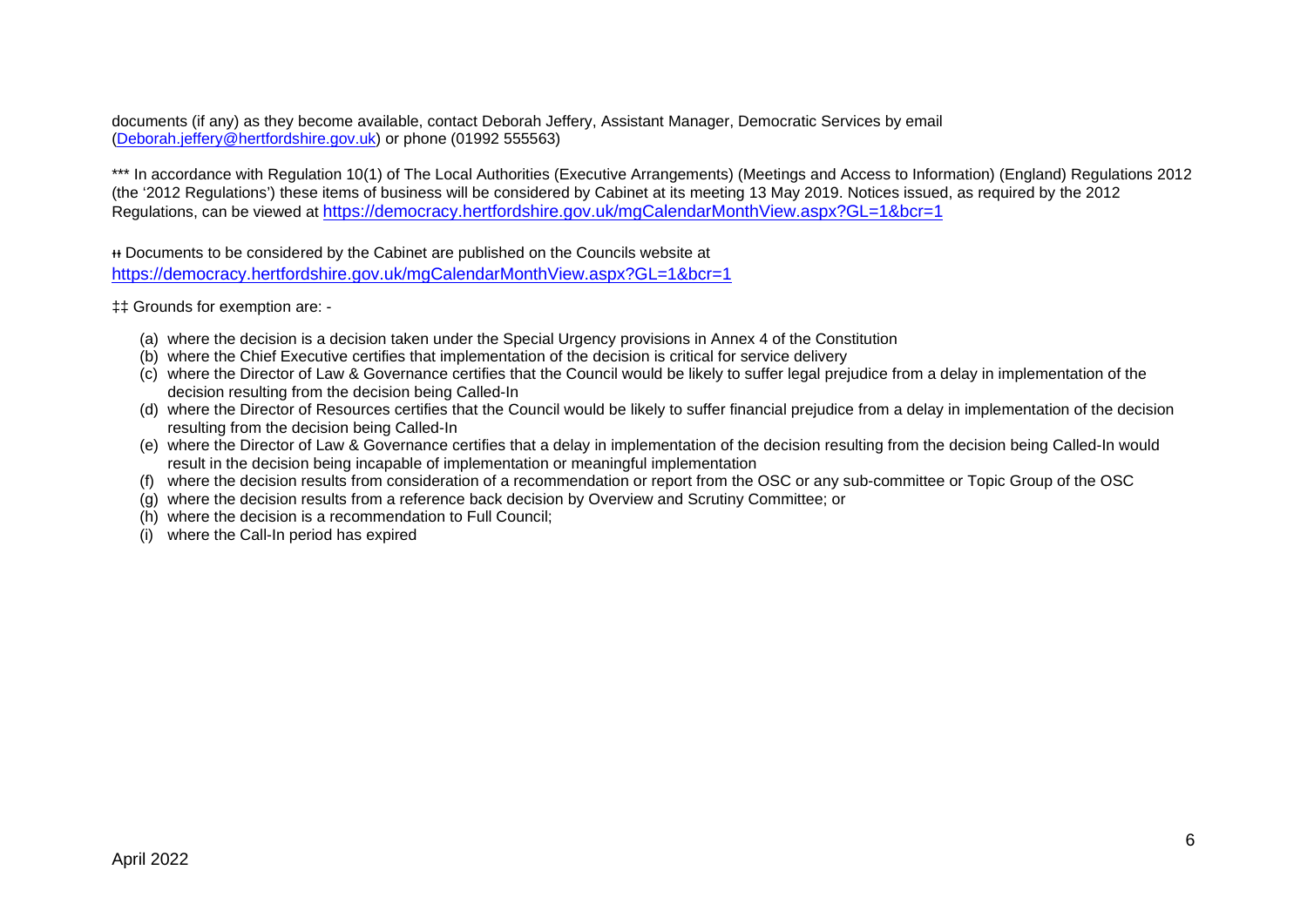# **PART A: DECISIONS BY CABINET NOTE:** NEW ITEMS AND AMENDMENTS ARE SHOWN IN BOLD

| Ref No. | <b>Matter for decision</b>                                                                                                                                                                                                                                        | Date<br>decision to<br>be made | <b>Cabinet Panels</b><br>to be consulted                             | Officer contact for<br>this matter    | Documents to be<br>considered**ff                                                                                                          | <b>Exempt from</b><br>the Council's<br>Call-in<br>procedures <sub>#</sub><br>Yes/No |
|---------|-------------------------------------------------------------------------------------------------------------------------------------------------------------------------------------------------------------------------------------------------------------------|--------------------------------|----------------------------------------------------------------------|---------------------------------------|--------------------------------------------------------------------------------------------------------------------------------------------|-------------------------------------------------------------------------------------|
| A008/22 | Approval to the sale of<br>Land at former<br>Meriden School,<br>Harvest End, Watford                                                                                                                                                                              | 25/04/2022                     | Resources &<br>Performance                                           | <b>Neil Barker</b><br>01992 556075    | Report of the Deputy Chief<br><b>Executive and Executive Director</b><br>of Resources                                                      | <b>No</b>                                                                           |
| A044/21 | To inform on the<br>proposed pattern of<br><b>Primary Specialist</b><br><b>Resource Provision</b><br>(SRP) and<br>consequential<br>organisational<br>changes required to<br>form Phase 2 of the<br>SRP strategy, and to<br>seek agreement to<br>consult upon them | 23/05/2022                     | Education,<br>Libraries &<br>Lifelong<br>Learning                    | <b>Pauline Davis</b><br>01992 555865  | Report of the Executive Director<br>of Children's Services                                                                                 | <b>No</b>                                                                           |
| A088/21 | <b>Procurement of Adult</b><br><b>Care Service Housing</b><br><b>Management Provider</b>                                                                                                                                                                          | 23/05/2022                     | Resources &<br>Performance<br>Adult Care,<br>Health &<br>Wellbeing   | Michael Wright<br>01992 556047        | Joint Report of the Report of the<br>Deputy Chief Executive and the<br><b>Executive Director of Adult Care</b><br><b>Services</b>          | <b>No</b>                                                                           |
| A013/22 | <b>Family Safeguarding</b><br>for Children in Care -<br>decision to proceed<br>with programme                                                                                                                                                                     | 23/05/2022                     | Resources &<br>Performance<br>Children, Young<br>People&<br>Families | <b>Ruth Fennemore</b><br>01992 556409 | Report of the Deputy Chief<br><b>Executive and Executive Director</b><br>of Resources and the Executive<br>Director of Children's Services | <b>No</b>                                                                           |
| A016/22 | Whether or not to<br>agree to the statutory                                                                                                                                                                                                                       | 23/05/2022                     | Education<br>Libraries &                                             | Samantha Young<br>01992 555754        | Report of the Executive Director<br>of Children's Services                                                                                 | <b>No</b>                                                                           |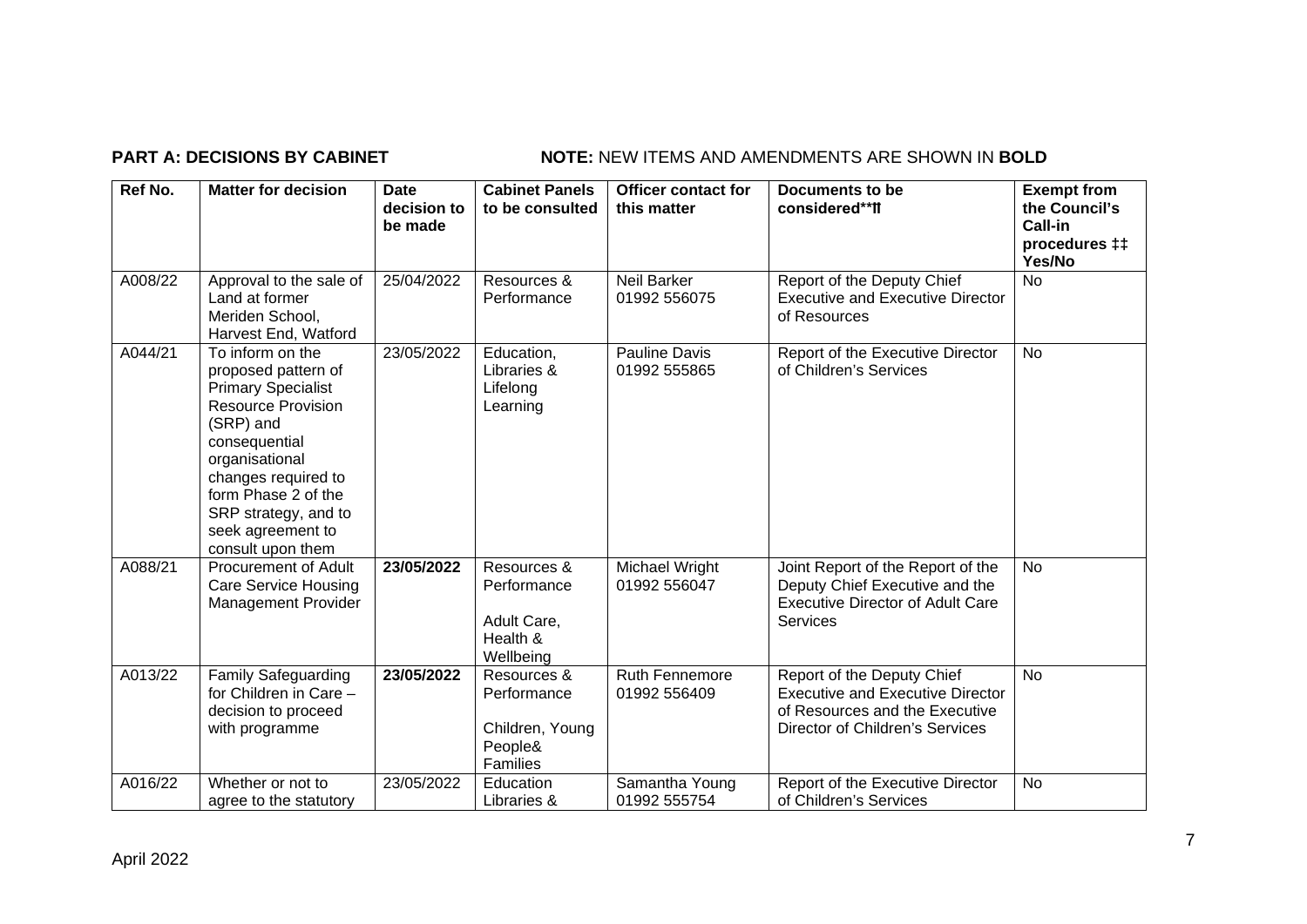|         | proposal to relocate<br>Breakspeare School,<br>Abbots Langley, WD5<br>0BU, to the Durrants<br><b>School Former Playing</b><br>Field site, Manor Way,<br>Croxley Green, WD3<br>3LU and the<br>permanent<br>enlargement of the<br>school from 97 to a<br>maximum of 210<br>places with effect from<br>January 2024, taking<br>into consideration the<br>outcome of the<br>statutory notice period.<br>NB Agreement to the<br>statutory proposal by<br>Cabinet will only be<br>required if objections<br>are received to it. |            | Lifelong<br>Learning                                               |                                   |                                                                                                                                                                                    |           |
|---------|---------------------------------------------------------------------------------------------------------------------------------------------------------------------------------------------------------------------------------------------------------------------------------------------------------------------------------------------------------------------------------------------------------------------------------------------------------------------------------------------------------------------------|------------|--------------------------------------------------------------------|-----------------------------------|------------------------------------------------------------------------------------------------------------------------------------------------------------------------------------|-----------|
| A017/22 | Whether or not to<br>approve capital<br>funding to cover the<br>funding gap, in order<br>to deliver a new,<br>developer-built, 2-form<br>entry primary school at<br><b>Cheshunt Lakeside</b><br>and to approve the<br>associated land<br>transactions                                                                                                                                                                                                                                                                     | 23/05/2022 | Education<br>Libraries &<br>Lifelong<br>Learning                   | Kate Leahy<br>01992 555864        | Report of the Executive Director<br>of Children's Services                                                                                                                         | <b>No</b> |
| A020/22 | Whether or not to<br>authorise additional<br>capital funding to<br>support the rebuild<br>of The Valley School,<br><b>Stevenage</b>                                                                                                                                                                                                                                                                                                                                                                                       | 23/05/2022 | <b>Education</b><br><b>Libraries &amp;</b><br>Lifelong<br>Learning | <b>Kate Leahy</b><br>01992 555864 | <b>Report of the Executive</b><br><b>Director of Children's Services</b><br>Part I and Part II Report - due<br>to 'Information relating to the<br>financial or business affairs of | <b>No</b> |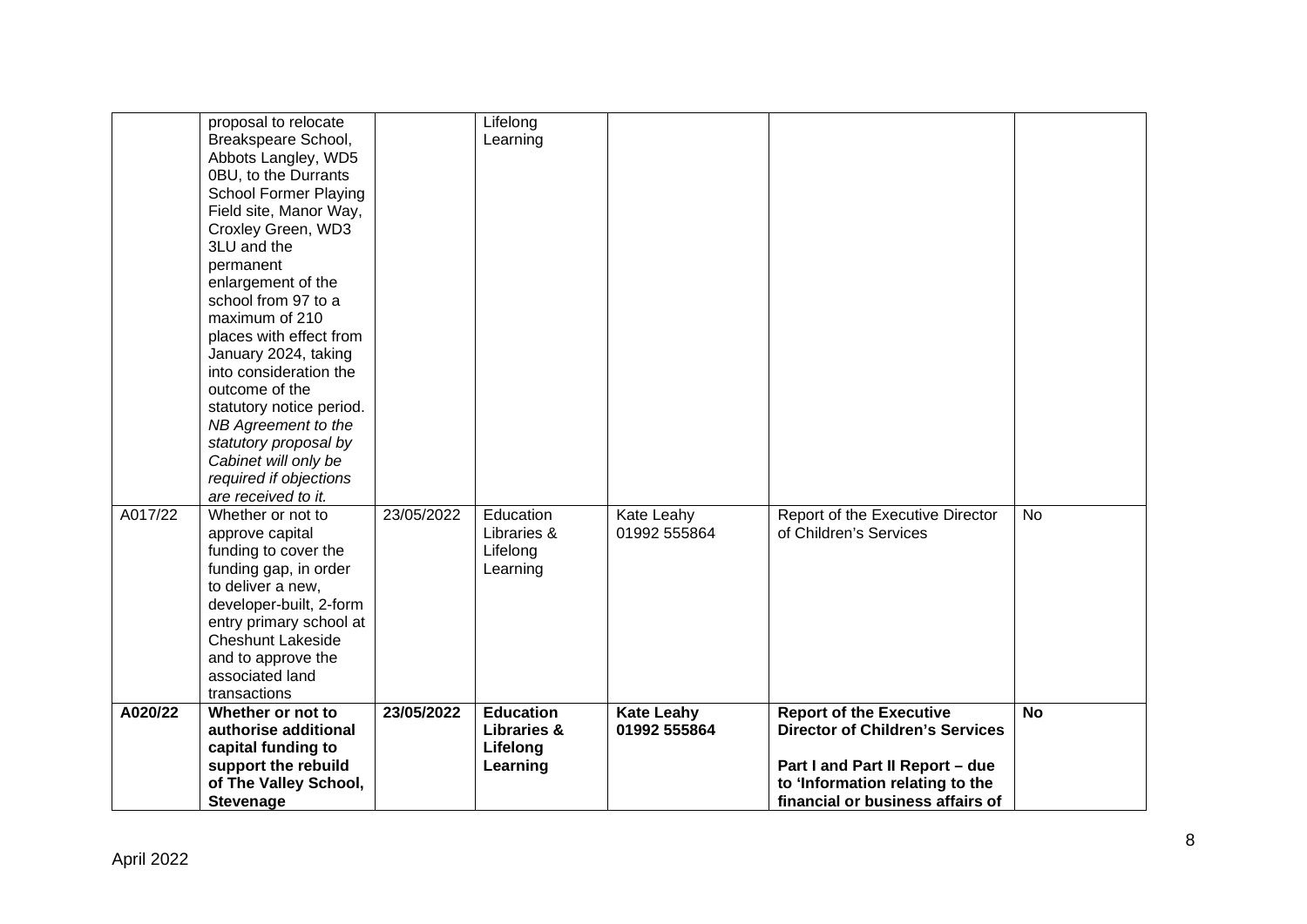|         |                                                                                                                                                                              |            |                                                                    |                                       | any particular person<br>(including the Council)'                                                                                                                                                                                       |           |
|---------|------------------------------------------------------------------------------------------------------------------------------------------------------------------------------|------------|--------------------------------------------------------------------|---------------------------------------|-----------------------------------------------------------------------------------------------------------------------------------------------------------------------------------------------------------------------------------------|-----------|
| A021/22 | Whether or not to<br>authorise additional<br>capital funding to<br>support a Specialist<br><b>Resource Provision</b><br>at Longdean School                                   | 23/05/2022 | <b>Education</b><br><b>Libraries &amp;</b><br>Lifelong<br>Learning | <b>Kate Leahy</b><br>01992 555864     | <b>Report of the Executive</b><br><b>Director of Children's Services</b><br>Part I and Part II Report - due<br>to 'Information relating to the<br>financial or business affairs of<br>any particular person<br>(including the Council)' | <b>No</b> |
| A022/22 | Whether or not to<br>authorise additional<br>capital funding to<br>provide school<br>places to serve the<br><b>Bishop's Stortford</b><br><b>North housing</b><br>development | 23/05/2022 | <b>Education</b><br><b>Libraries &amp;</b><br>Lifelong<br>Learning | <b>Kate Leahy</b><br>01992 555864     | <b>Report of the Executive</b><br><b>Director of Children's Services</b><br>Part I and Part II Report - due<br>to 'Information relating to the<br>financial or business affairs of<br>any particular person<br>(including the Council)' | <b>No</b> |
| A084/21 | <b>Family Hubs Strategy</b>                                                                                                                                                  | 20/06/2022 | Children, Young<br>People &<br>Families                            | <b>Melany Knowles</b><br>01992 555874 | Report of the Executive Director<br>of Children's Services                                                                                                                                                                              | <b>No</b> |
| A087/21 | <b>Hertfordshire Mental</b><br>Health Strategy 2022-<br>2027                                                                                                                 | 20/06/2022 | Adult Care,<br>Health &<br>Wellbeing                               | James Salmon<br>01438 844152          | Report of the Executive Director<br>of Adult Care Services                                                                                                                                                                              | <b>No</b> |
| A012/22 | Changes in<br>commissioning and<br>partnership working<br>arrangement arising<br>from the Health and<br>Care Bill                                                            | 20/06/2022 | Adult Care,<br>Health &<br>Wellbeing<br><b>Cabinet Panel</b>       | Tom Hennessey<br>01992 588385         | Report of the Executive Director<br>of Adult Care Services                                                                                                                                                                              | <b>No</b> |
| A014/22 | Procurement of<br>Mobilising System for<br>East Coast and<br><b>Hertfordshire Control</b><br>Room Consortium<br>(ECHCRC)                                                     | 20/06/2022 | Public Health &<br>Community<br>Safety                             | Michael Wright<br>07471 020913        | Report of the Executive Director<br>of Community Protection                                                                                                                                                                             | No        |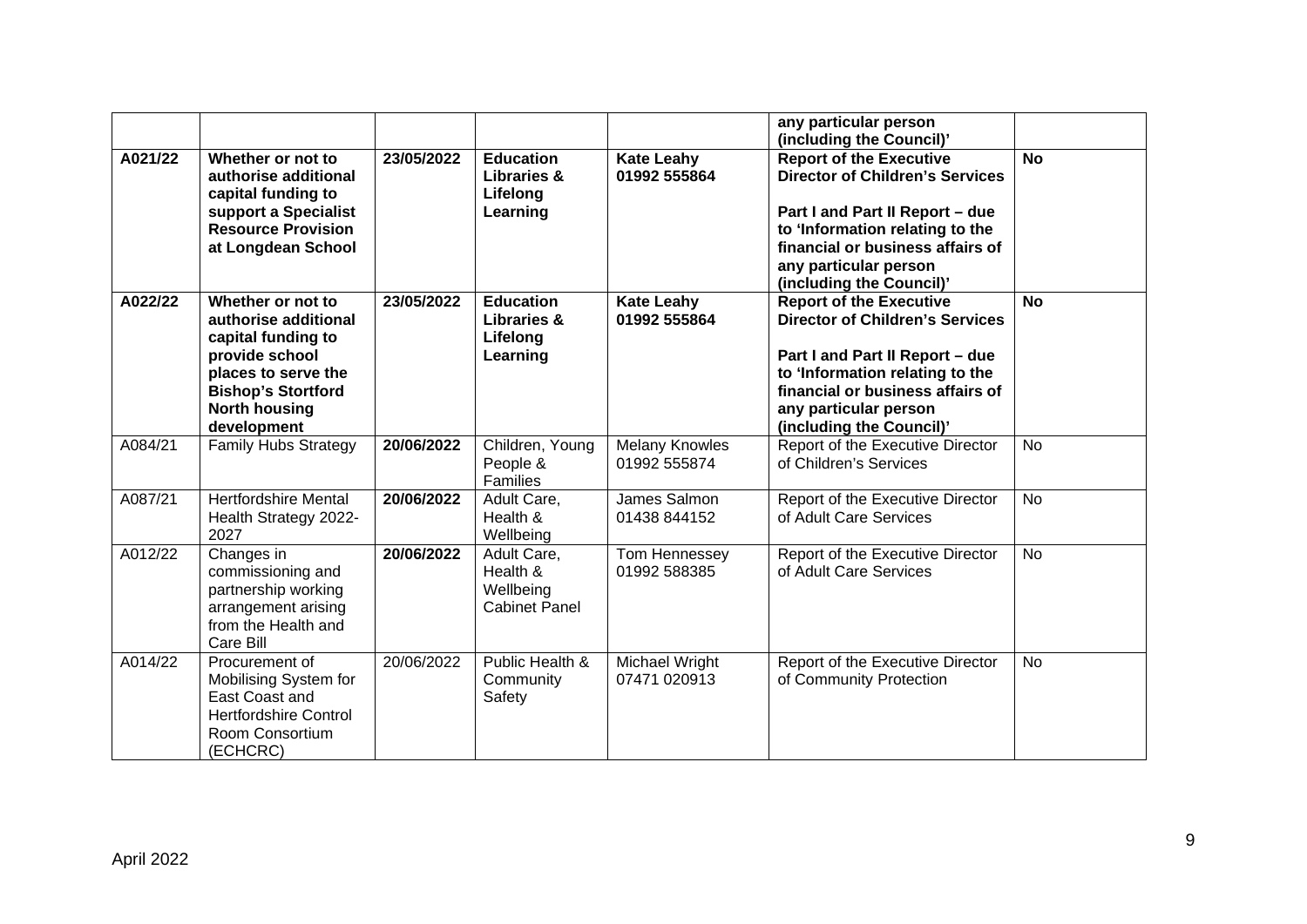| A015/22 | 41-45 & 47 High Street<br>Ware, proposed<br>purchase of property<br>for a new Ware Library                                 | 20/06/2022                                               | Resources and<br>Performance<br>Education<br>Libraries &<br>Lifelong<br>Learning | Carolyn Clark<br>01992555280              | Report of the Deputy Chief<br><b>Executive and Executive Director</b><br>of Resources<br>Part II - Information relating to<br>the financial or business affairs<br>of any particular person<br>(including the Council).                              | <b>No</b> |
|---------|----------------------------------------------------------------------------------------------------------------------------|----------------------------------------------------------|----------------------------------------------------------------------------------|-------------------------------------------|------------------------------------------------------------------------------------------------------------------------------------------------------------------------------------------------------------------------------------------------------|-----------|
| A018/22 | <b>Alternative Verge</b><br>Maintenance (AVM)                                                                              | 20/06/2022                                               | Highways &<br>Transport                                                          | Chris Jackson<br>07915110215              | Report of the Executive Director<br>of Environment & Transport                                                                                                                                                                                       | <b>No</b> |
| A015/21 | Consider the future of<br>Land North of Roysia<br>School, Royston                                                          | 18/07/2022                                               | Resources and<br>Performance                                                     | James Young<br>01992 556551               | Report of the Deputy Chief<br><b>Executive and Executive Director</b><br>of Resources<br>Part I and Part II Report - due to<br>'Information relating to the<br>financial or business affairs of<br>any particular person (including<br>the Council)' | <b>No</b> |
| A018/21 | Consider the future of<br>Land at 2B Star Street<br>in connection with the<br>existing library at 87<br>High Street, Ware. | 18/07/2022                                               | Resources and<br>Performance<br>Education<br>Libraries &<br>Lifelong<br>Learning | Roger Arbon<br>01992 588052               | Report of the Deputy Chief<br><b>Executive and Executive Director</b><br>of Resources<br>Part I and Part II Report - due to<br>'Information relating to the<br>financial or business affairs of<br>any particular person (including<br>the Council)' | <b>No</b> |
| A086/21 | Highways Drainage<br>Strategy                                                                                              | 18/07/2022                                               | Highways &<br>Transport                                                          | <b>Richard Hennis</b><br>01992 658255     | Report of the Executive Director<br>of Environment & Transport                                                                                                                                                                                       | <b>No</b> |
| A009/22 | <b>Minerals and Waste</b><br>Local Plan: Draft Plan<br>Consultation                                                        | Cabinet<br>18/07/2022<br>County<br>Council<br>19/07/2022 | The<br>Environment                                                               | <b>Christopher Stanek</b><br>01992 658398 | Report of the Executive Director<br>of Environment & Transport                                                                                                                                                                                       | Yes       |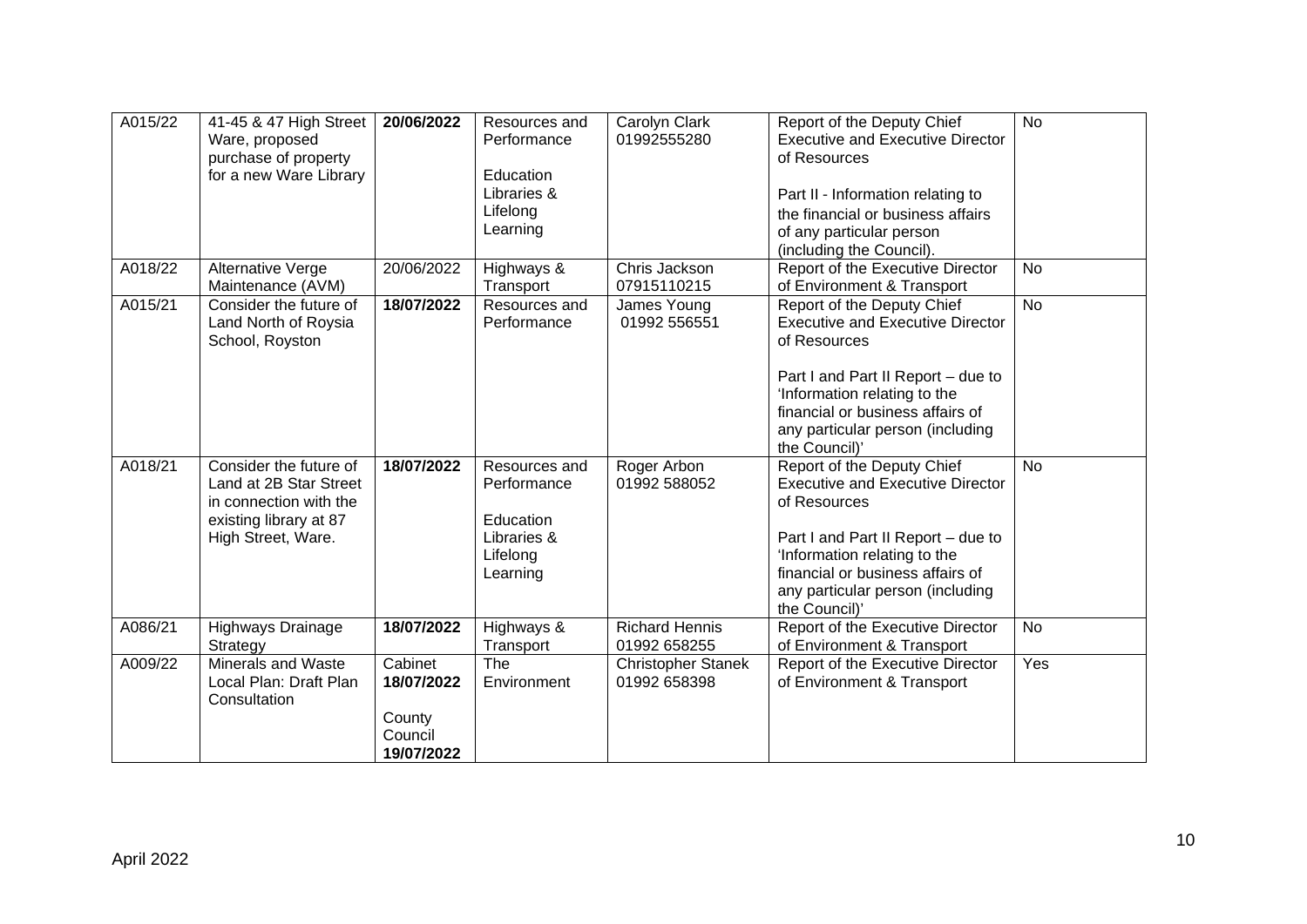| A019/22 | Approval of the PH<br>Strategy 2022 - 2027                                                                                         | 18/07/2022                                                             | <b>Public Health</b><br>and Community<br>Safety                                             | Joanne Doggett<br>01992 556358                                                  | Report of the Executive Director<br>of Public Health                                                                                                                          | <b>No</b> |
|---------|------------------------------------------------------------------------------------------------------------------------------------|------------------------------------------------------------------------|---------------------------------------------------------------------------------------------|---------------------------------------------------------------------------------|-------------------------------------------------------------------------------------------------------------------------------------------------------------------------------|-----------|
| A023/22 | <b>Approval of</b><br><b>Regulation of</b><br><b>Investigatory Powers</b><br>(RIPA) Annual<br>Report                               | 18/07/2022                                                             | <b>Public Health &amp;</b><br><b>Community</b><br><b>Safety</b>                             | <b>Andrew Butler</b><br>01707 292541                                            | <b>Report of the Director of Law</b><br>& Governance                                                                                                                          | <b>No</b> |
| A024/22 | <b>Re-provision of</b><br><b>Northwick Day</b><br><b>Service in South</b><br>Oxhey to a new<br>facility on an<br>alternative site. | 18/07/2022                                                             | <b>Adult Care,</b><br>Health &<br>Wellbeing<br><b>Resources &amp;</b><br>Performance        | <b>Rachel Halliwell</b><br>01438 843409<br><b>Tarn Gascoyne</b><br>07580 743626 | <b>Joint Report of the Executive</b><br><b>Director of Adult Care</b><br><b>Services &amp; Deputy Chief</b><br><b>Executive and Executive</b><br><b>Director of Resources</b> | <b>No</b> |
| A025/22 | <b>Re-provision of</b><br><b>Leyden House Day</b><br><b>Service in Stevenage</b><br>to a new facility on<br>an alternative site.   | 18/07/2022                                                             | <b>Adult Care,</b><br>Health &<br>Wellbeing<br><b>Resources &amp;</b><br><b>Performance</b> | <b>Rachel Halliwell</b><br>01438 843409<br><b>Tarn Gascoyne</b><br>07580 743626 | <b>Joint Report of the Executive</b><br><b>Director of Adult Care</b><br><b>Services &amp; Deputy Chief</b><br><b>Executive and Executive</b><br><b>Director of Resources</b> | <b>No</b> |
| A026/22 | <b>Creation of a Joint</b><br><b>Committee for</b><br><b>Harlow-Gilston</b><br><b>Garden Town</b><br>(HGGT)                        | <b>Cabinet</b><br>18/07/2022<br>County<br><b>Council</b><br>19/07/2022 | Growth,<br><b>Infrastructure</b><br>& Planning                                              | <b>Colin Haigh</b><br>01992 556122                                              | <b>Report of the Executive</b><br><b>Director of Sustainable</b><br><b>Growth</b>                                                                                             | <b>No</b> |
| A027/22 | Approval of the<br><b>Sustainable</b><br><b>Hertfordshire</b><br><b>Strategy - Review</b>                                          | 18/07/2022                                                             | <b>The</b><br><b>Environment</b>                                                            | <b>Julie Greaves</b><br>01992 555580                                            | <b>Report of the Executive</b><br><b>Director of Sustainable</b><br>Growth                                                                                                    | <b>No</b> |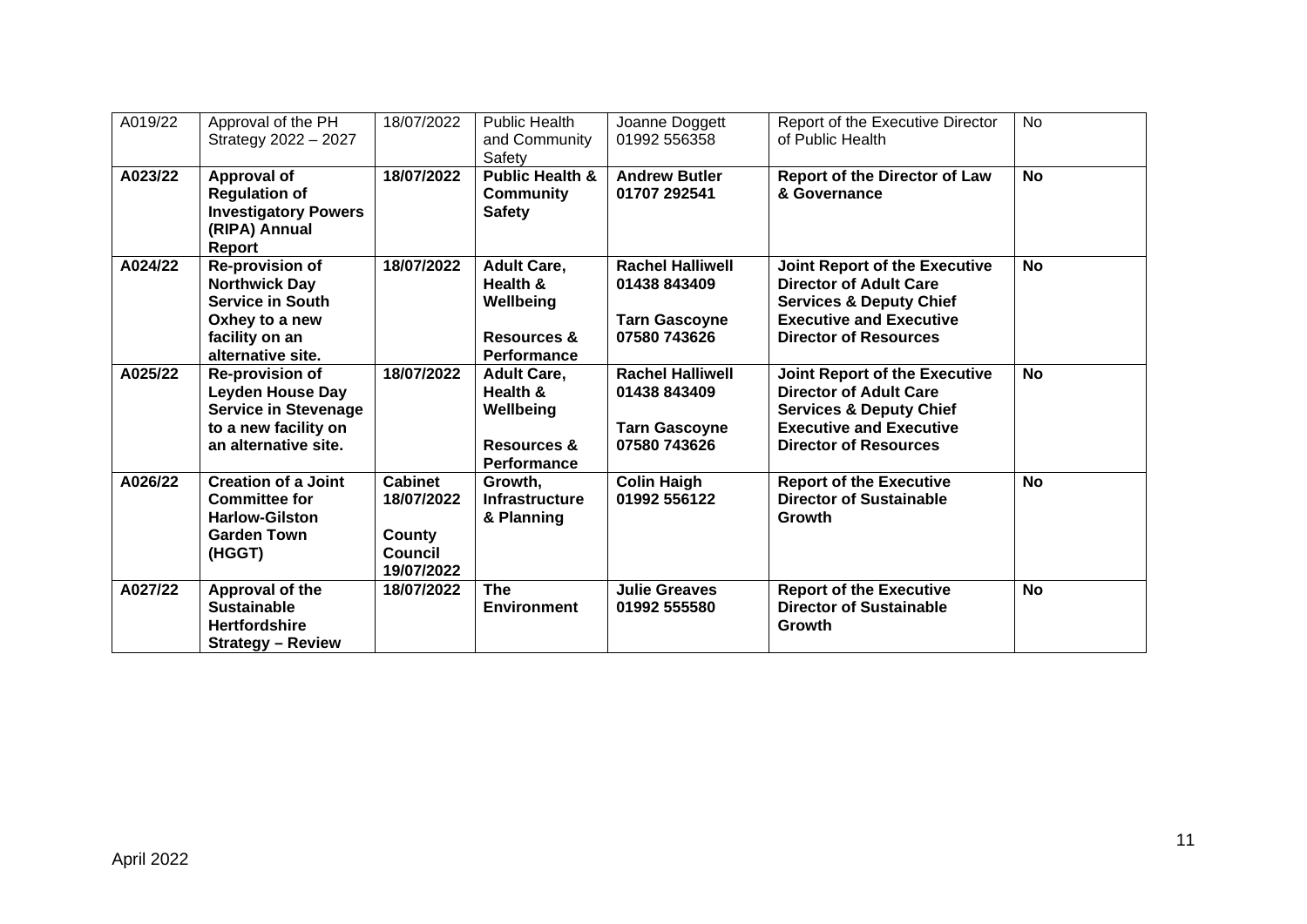# **Membership of Cabinet**

| <b>Stella Nash</b>     | <b>Adult Care, Health &amp; Wellbeing</b>            | <b>Richard Roberts</b> | <b>Leader of The Council</b>                |
|------------------------|------------------------------------------------------|------------------------|---------------------------------------------|
| <b>Teresa Heritage</b> | <b>Children, Young People &amp; Families</b>         | <b>Morris Bright</b>   | <b>Public Health &amp; Community Safety</b> |
| <b>Terry Douris</b>    | <b>Education, Libraries &amp; Life Long Learning</b> | <b>Bob Deering</b>     | <b>Resources &amp; Performance</b>          |
| <b>Stephen Boulton</b> | <b>Growth, Infrastructure &amp; Planning</b>         | <b>Eric Buckmaster</b> | <b>The Environment</b>                      |
| <b>Phil Bibby</b>      | <b>Highways &amp; Transport</b>                      |                        |                                             |

\*\*\* In accordance with Regulation 10(1) of The Local Authorities (Executive Arrangements) (Meetings and Access to Information) (England) Regulations 2012 (the '2012 Regulations') this item of business will be considered by Cabinet. Notices issued, as required by the 2012 Regulations, can be viewed at Decisions [| Hertfordshire County Council](https://www.hertfordshire.gov.uk/About-the-council/freedom-of-information-and-council-data/Open-Data-Statistics-about-Hertfordshire/How-we-make-decisions/Decisions/Decisions.aspx#keydecisions)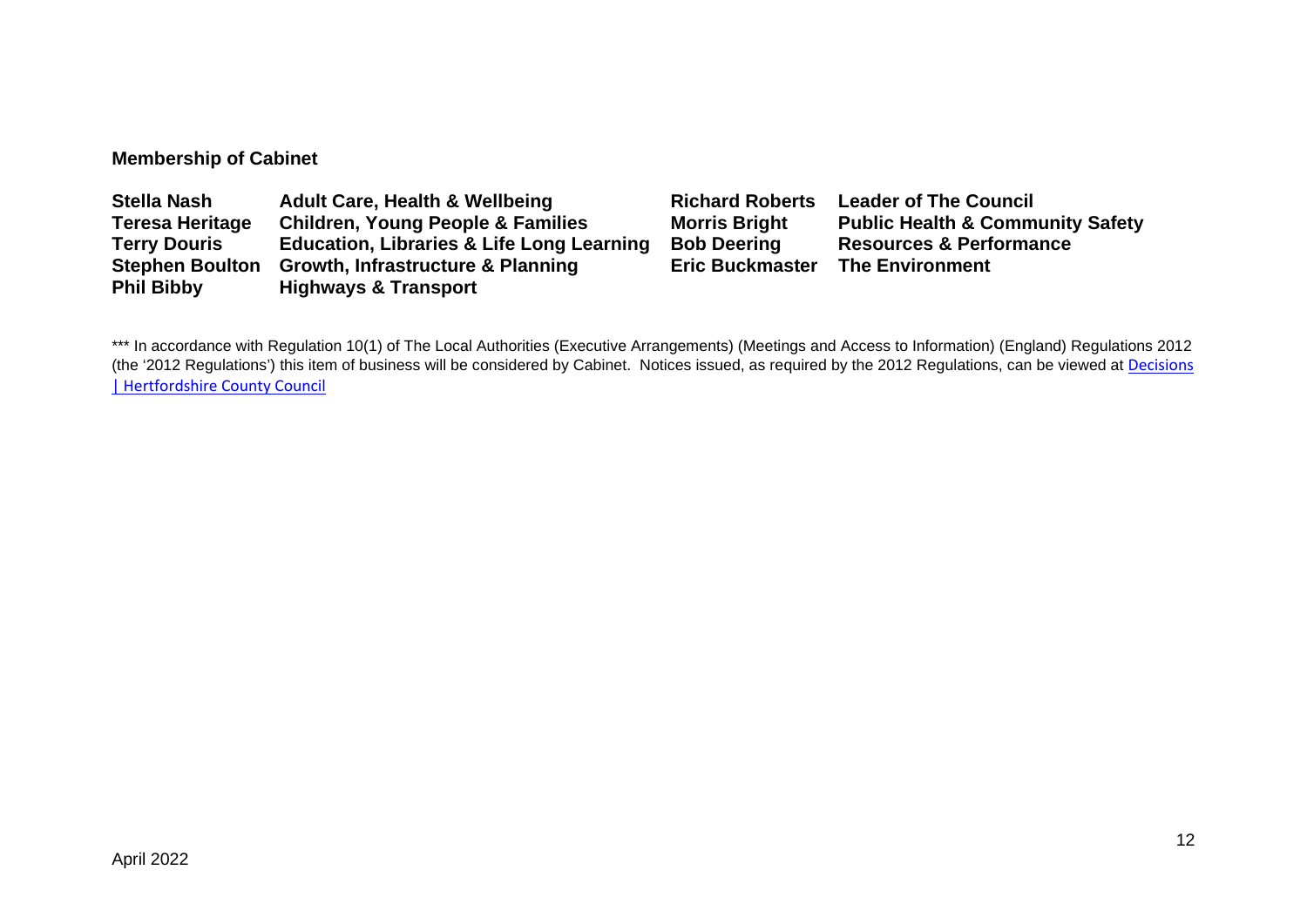## **PART B: DECISIONS BY CHIEF OFFICERS** NOTE: NEW ITEMS AND AMENDMENTS ARE SHOWN IN BOLD

| <b>Ref No</b> | <b>Issue for Decision</b>                                                                                                   | <b>Name and Title</b><br>of Decision<br><b>Maker</b>                                            | Date, or<br>period<br>within<br>which,<br>decision to<br>be made | <b>Cabinet</b><br>Panels to be<br>consulted | <b>Officer contact for</b><br>this matter | <b>Documents to</b><br>be considered <sup>1</sup> | <b>Exempt</b><br>from the<br>Council's<br>Call-In<br><b>Procedures</b><br>Yes / No |
|---------------|-----------------------------------------------------------------------------------------------------------------------------|-------------------------------------------------------------------------------------------------|------------------------------------------------------------------|---------------------------------------------|-------------------------------------------|---------------------------------------------------|------------------------------------------------------------------------------------|
| B001/22       | <b>Traffic Regulation</b><br>Orders - various (see<br>attached Schedule<br>Appendix 1)                                      | Mark Kemp<br><b>Director</b><br>Environment and<br>Infrastructure                               | During the<br>period of this<br><b>Forward Plan</b>              |                                             | Mark Kemp<br>01992 555206                 | Reports from<br><b>Lead Officers</b>              | <b>No</b>                                                                          |
| B006/21       | Approval to the terms<br>of sale for Former<br><b>Highway Maintenance</b><br>Depot, Station Road,<br>Watton at Stone        | Scott Crudgington<br>Deputy Chief<br>Executive and<br><b>Executive Director</b><br>of Resources | <b>May 2022</b><br>(was March<br>2022)                           |                                             | <b>Andrew Edwards</b><br>01992 556007     | See Note 4 below                                  | <b>No</b>                                                                          |
| B011/21       | Land and building at<br>Meadowbank,<br>Alexandra Road,<br>Kings Langley -<br>Appropriation to Adult<br><b>Care Services</b> | Scott Crudgington<br>Deputy Chief<br>Executive and<br><b>Executive Director</b><br>of Resources | April 2022<br>(was January<br>2022)                              |                                             | Carolyn Clark<br>01992 555280             | Report                                            | No                                                                                 |
| B026/21       | Single Tender Action<br>for Midpoint Intensive<br><b>Enablement Service</b>                                                 | Mark Harvey<br>Operations<br>Director - Adult<br><b>Disabilities</b>                            | <b>April 2022</b><br>(was<br><b>March 2022)</b>                  |                                             | James Salmon<br>01438 844152              | Report                                            | No                                                                                 |
| B030/21       | <b>HCC2112744 - Care</b><br>Provider for new care<br>home development at<br>Little Furze, South<br>Oxhey                    | Sass Pledger<br>Director $-$<br>Property                                                        | <b>May 2022</b><br>(was April<br>2022)                           |                                             | Jackie Aldridge<br>01992 588138           | See Note 2 below                                  | No                                                                                 |

<sup>&</sup>lt;sup>1</sup> The address from which, subject to any prohibition or restriction on their disclosure, copies of, or extracts from, any document listed is available is County Hall, Pegs Lane, Hertford, SG13 8DE. Other documents relevant to these matters may be submitted to the decision maker. To request details of such documents (if any) as they become available contact Deborah Jeffery, Assistant Manager, Democratic Services by email (deborah.jeffery@hertfordshire.gov.uk) or phone (01992 555563).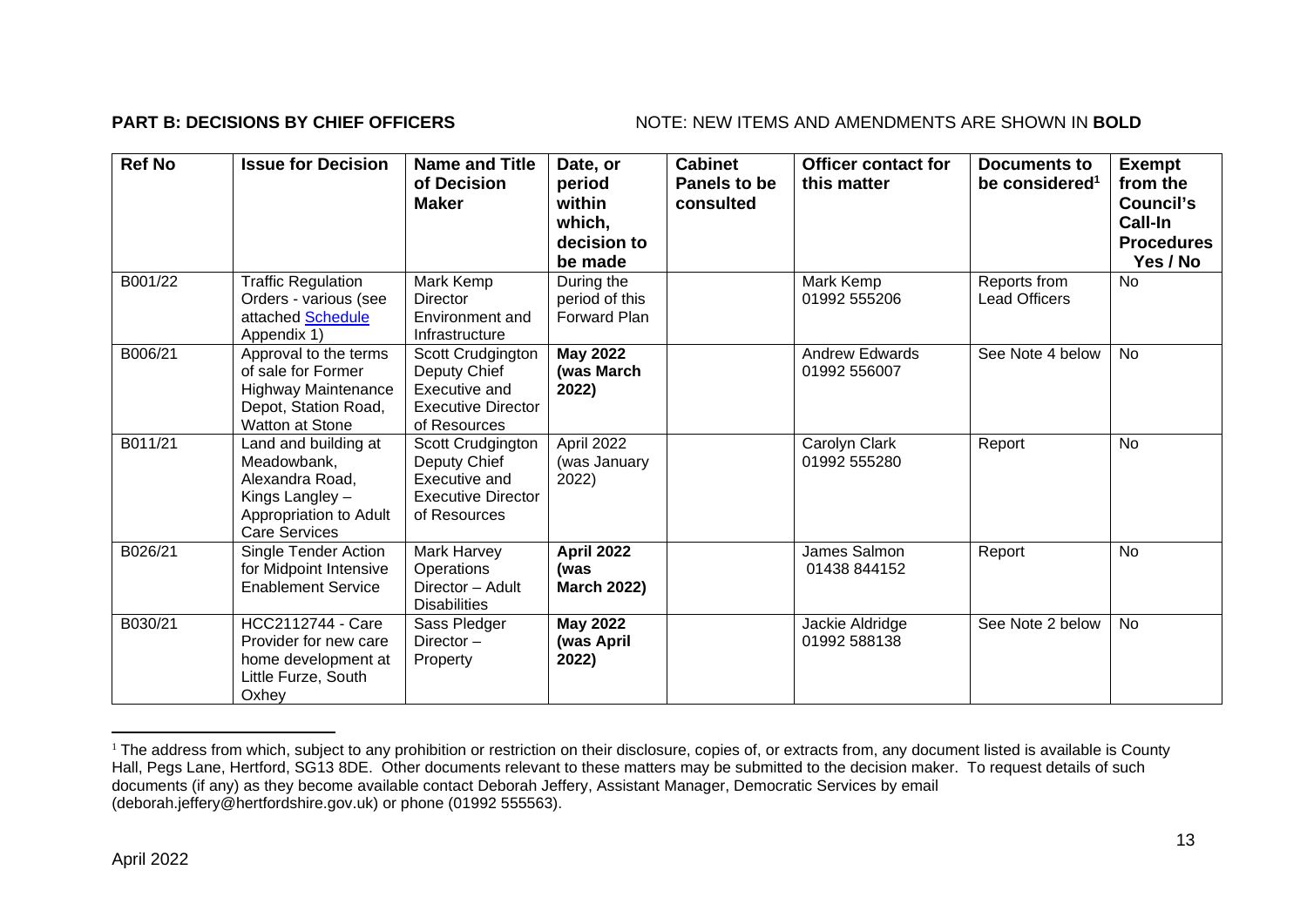| B038/21 | Approval of the final<br>terms of the 125-year<br>peppercorn lease for<br>the new special<br>school at Woodside,<br>Welwyn Garden City. | Scott Crudgington<br>Deputy Chief<br>Executive and<br><b>Executive Director</b><br>of Resources | April 2022<br>(was March<br>2022)               | <b>Sharon Roskilly</b><br>01992 555988 | See Note 2 below | <b>No</b> |
|---------|-----------------------------------------------------------------------------------------------------------------------------------------|-------------------------------------------------------------------------------------------------|-------------------------------------------------|----------------------------------------|------------------|-----------|
| B056/21 | <b>Contract Award for</b><br>Midpoint Intensive<br><b>Enablement Service</b>                                                            | Mark Harvey<br>Operations<br><b>Director Adult</b><br><b>Disabilities</b>                       | <b>April 2022</b><br>(was<br><b>March 2022)</b> | James Salmon<br>01438 844152           | See Note 2 below | <b>No</b> |
| B057/21 | Award of Framework<br>for spot providers                                                                                                | Chris Badger<br><b>Executive Director</b><br>of Adult Care<br>Services                          | <b>July 2022</b><br>(was February<br>2022)      | Daisy Sanghera<br>01438 843391         | See Note 2 below | <b>No</b> |
| B061/21 | <b>Washroom Services</b><br>for all HCC sites -<br>Award of Contract                                                                    | Sass Pledger<br>Director -<br>Property                                                          | <b>May 2022</b><br>(was April<br>2022)          | Michael Cunningham<br>01992 556658     | See Note 2 below | No        |
| B064/21 | Reinforced<br><b>Autoclaved Aerated</b><br>Concrete (RAAC)<br>repair and<br>replacement of roofs<br>containing this form of<br>concrete | Sass Pledger<br>Director-<br>Property                                                           | <b>May 2022</b><br>(was April<br>2022)          | Jackie Aldridge<br>01992 588138        | See Note 2 below | <b>No</b> |
| B075/21 | HCC2113007 - Batch<br>59 Cluster 1 Ickleford<br>Primary School,<br>Ickleford - Roofing<br><b>Works</b>                                  | Sass Pledger<br>Director-<br>Property                                                           | <b>May 2022</b><br>(was April<br>2022)          | Jackie Aldridge<br>01992 588138        | See Note 2 below | <b>No</b> |
| B076/21 | HCC2113008 - Batch<br>59 Cluster 2 Ashlyns<br>School, Berkhamsted<br>- Roofing Works                                                    | Sass Pledger<br>Director-<br>Property                                                           | <b>May 2022</b><br>(was April<br>2022)          | Jackie Aldridge<br>01992 588138        | See Note 2 below | No        |
| B079/21 | The Supply of<br><b>Laminating Pouches</b>                                                                                              | Glenn Facey<br><b>Head of Herts</b><br>FullStop                                                 | <b>June 2022</b><br>(was January<br>2022)       | <b>Jake Grieves</b><br>01707 292498    | See Note 2 below | No        |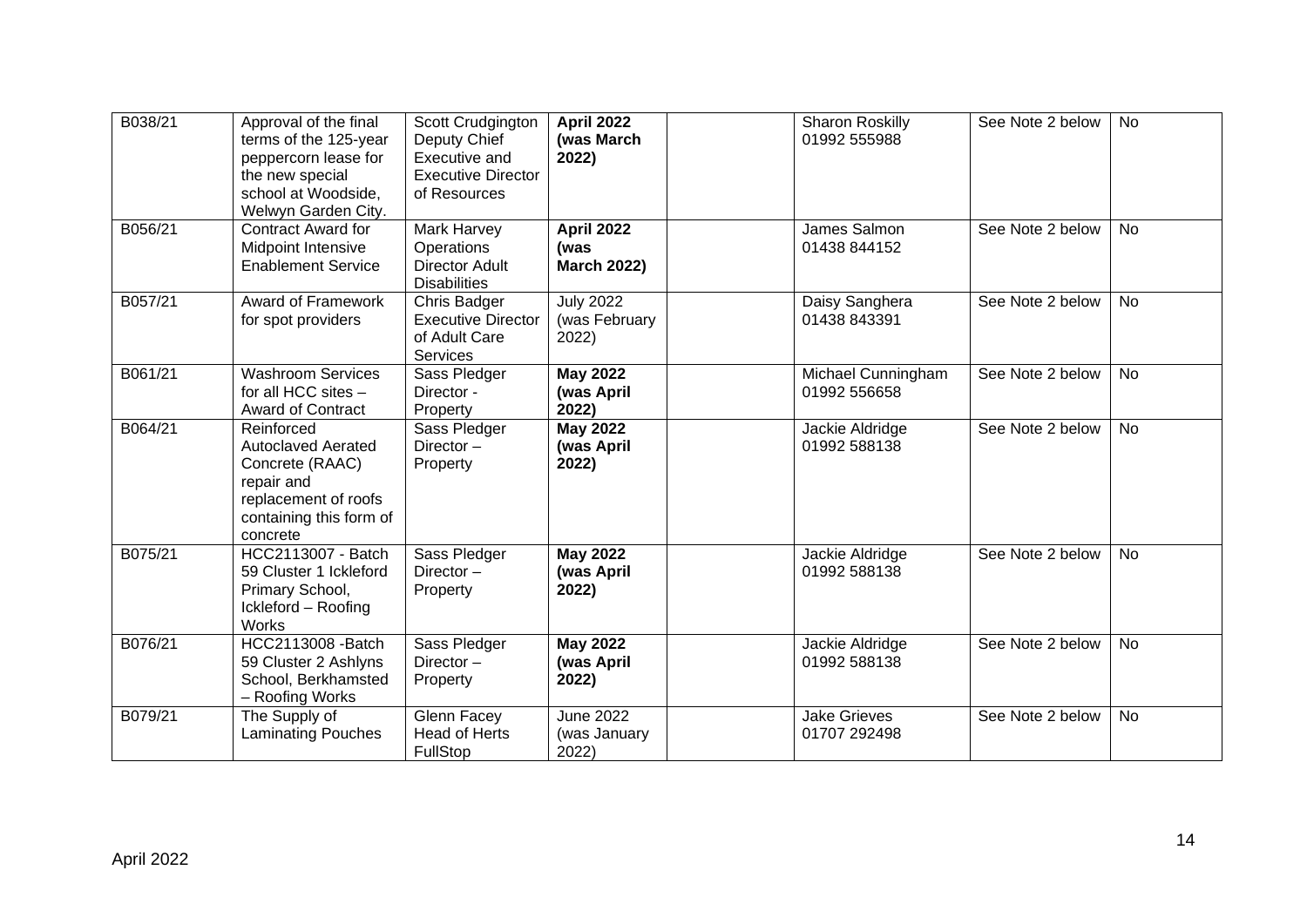| B085/21 | Provision of a<br>dynamic Purchase<br>System for School<br>Coach and Local Bus<br>Operators                                                                                    | <b>Trudie German</b><br>Development and<br>Technology<br>Manager | <b>May 2022</b><br>(was March<br>2022) | <b>Trudie German</b><br>01992 588640 | Report           | <b>No</b> |
|---------|--------------------------------------------------------------------------------------------------------------------------------------------------------------------------------|------------------------------------------------------------------|----------------------------------------|--------------------------------------|------------------|-----------|
| B089/21 | HCC2113182<br>Provision of<br>consultancy services<br>to Adult Care Services<br>construction projects                                                                          | Sass Pledger<br>Director-<br>Property                            | <b>May 2022</b><br>(was April<br>2022) | Jackie Aldridge<br>01992 588138      | See Note 2 below | <b>No</b> |
| B092/21 | <b>HCC2113175 - Kings</b><br><b>Langley Primary</b><br>School, Kings Langley<br>$-$ Batch 60 Cluster 1 $-$<br>Roofing Works                                                    | Sass Pledger<br>Director-<br>Property                            | <b>May 2022</b><br>(was April<br>2022) | Jackie Aldridge<br>01992 588138      | See Note 2 below | <b>No</b> |
| B095/21 | <b>HCC2113178 - Pixies</b><br>Hill Primary School,<br>Hemel Hempstead &<br>Garden Fields JMI<br>School, St Albans-<br>Batch 64 Cluster 3-<br>Roofing Works                     | Sass Pledger<br>Director-<br>Property                            | <b>May 2022</b><br>(was April<br>2022) | Jackie Aldridge<br>01992 588138      | See Note 2 below | <b>No</b> |
| B103/21 | HCC2113250 -<br><b>Mandeville Primary</b><br>School,<br>Sawbridgeworth - 1<br>Form to 2 Form of<br>entry expansion<br>construction project<br>and associated<br>external works | Sass Pledger<br>Director-<br>Property                            | <b>May 2022</b><br>(was April<br>2022) | Jackie Aldridge<br>01992 588138      | See Note 2 below | <b>No</b> |
| B108/21 | Approval for capital<br>funding delivery of<br><b>Public Sector</b><br>Decarbonisation<br><b>Works Scheme Works</b><br>for Hertfordshire<br><b>County Council</b>              | Steven Pilsworth<br>Director of<br>Finance                       | May 2022<br>(was January<br>2022)      | <b>Julie Greaves</b><br>01992 555580 | Report           | <b>No</b> |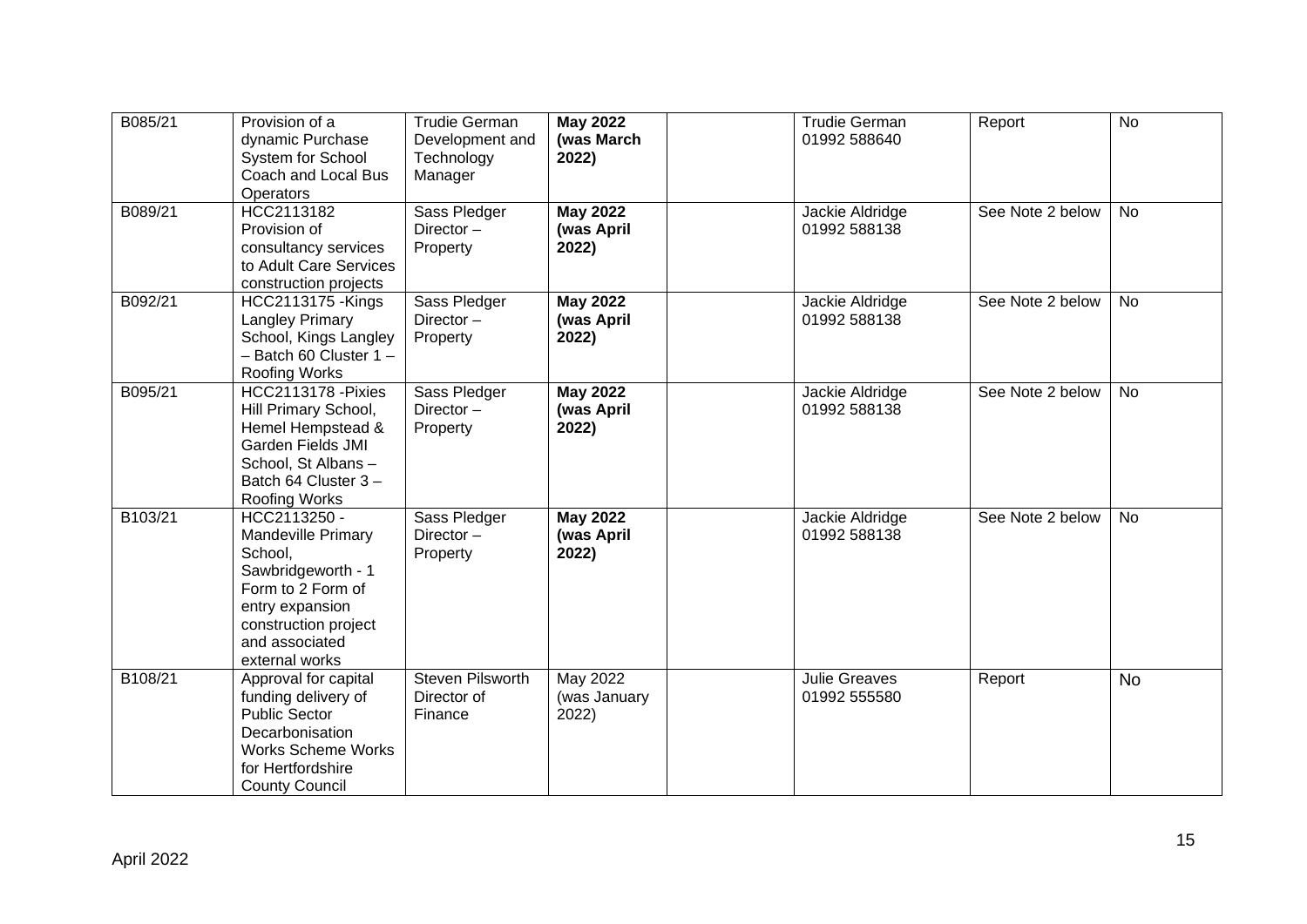| B109/21 | The Provision of a<br>Delivery Service for<br><b>Herts FullStop</b>                                                                                                                                                                      | Glenn Facey<br><b>Head of Herts</b><br>FullStop                                                 | <b>June 2022</b><br>(was January<br>2022) | <b>Jake Grieves</b><br>01707 292498 | See Note 2 below | <b>No</b> |
|---------|------------------------------------------------------------------------------------------------------------------------------------------------------------------------------------------------------------------------------------------|-------------------------------------------------------------------------------------------------|-------------------------------------------|-------------------------------------|------------------|-----------|
| B111/21 | HCC2113354 - Gilston<br>Primary - Commission<br>of design team<br>consultants                                                                                                                                                            | Sass Pledger<br>Director-<br>Property                                                           | <b>May 2022</b><br>(was April<br>2022)    | Jackie Aldridge<br>01992 588138     | See Note 2 below | <b>No</b> |
| B124/21 | HCC2113424 -<br><b>Buntingford First</b><br>School Temp<br>Accommodation                                                                                                                                                                 | Sass Pledger<br>Director-<br>Property                                                           | <b>May 2022</b><br>(was April<br>2022)    | Jackie Aldridge<br>01992 588138     | See note 2       | <b>No</b> |
| B126/21 | HCC2113342 -<br>Buntingford School-<br><b>Construction of New</b><br>Net Zero Carbon first<br>school                                                                                                                                     | Sass Pledger<br>Director-<br>Property                                                           | <b>May 2022</b><br>(was April<br>2022)    | Jackie Aldridge<br>01992 588138     | See note 2       | <b>No</b> |
| B129/21 | Inside Out Intensive<br>Coaching Service for<br>Children in Care                                                                                                                                                                         | Marion Ingram,<br>Operations<br>Director,<br>Specialist<br><b>Services</b>                      | <b>April 2022</b><br>(was March<br>2022)  | Lynn Knowles<br>07740918847         | Report           | <b>No</b> |
| B130/21 | Procurement of a<br>Multi-Provider<br>Framework<br>agreement for the<br>provision of learning<br>opportunities,<br>products and<br>interventions on<br>behalf of Adult Care<br>Services Workforce<br>Development and<br>Partnership Team | Chris Badger,<br><b>Executive Director</b><br><b>Adult Care</b><br><b>Services</b>              | <b>April 2022</b><br>(was March<br>2022)  | Mark Gwynne<br>07580 743004         | Report           | <b>No</b> |
| B002/22 | Award contract for<br>electronic document<br>records management<br>software                                                                                                                                                              | Scott Crudgington<br>Deputy Chief<br>Executive and<br><b>Executive Director</b><br>of Resources | <b>April 2022</b><br>(was March<br>2022)  | Anna Morrison<br>01992 555 282      | Report           | <b>No</b> |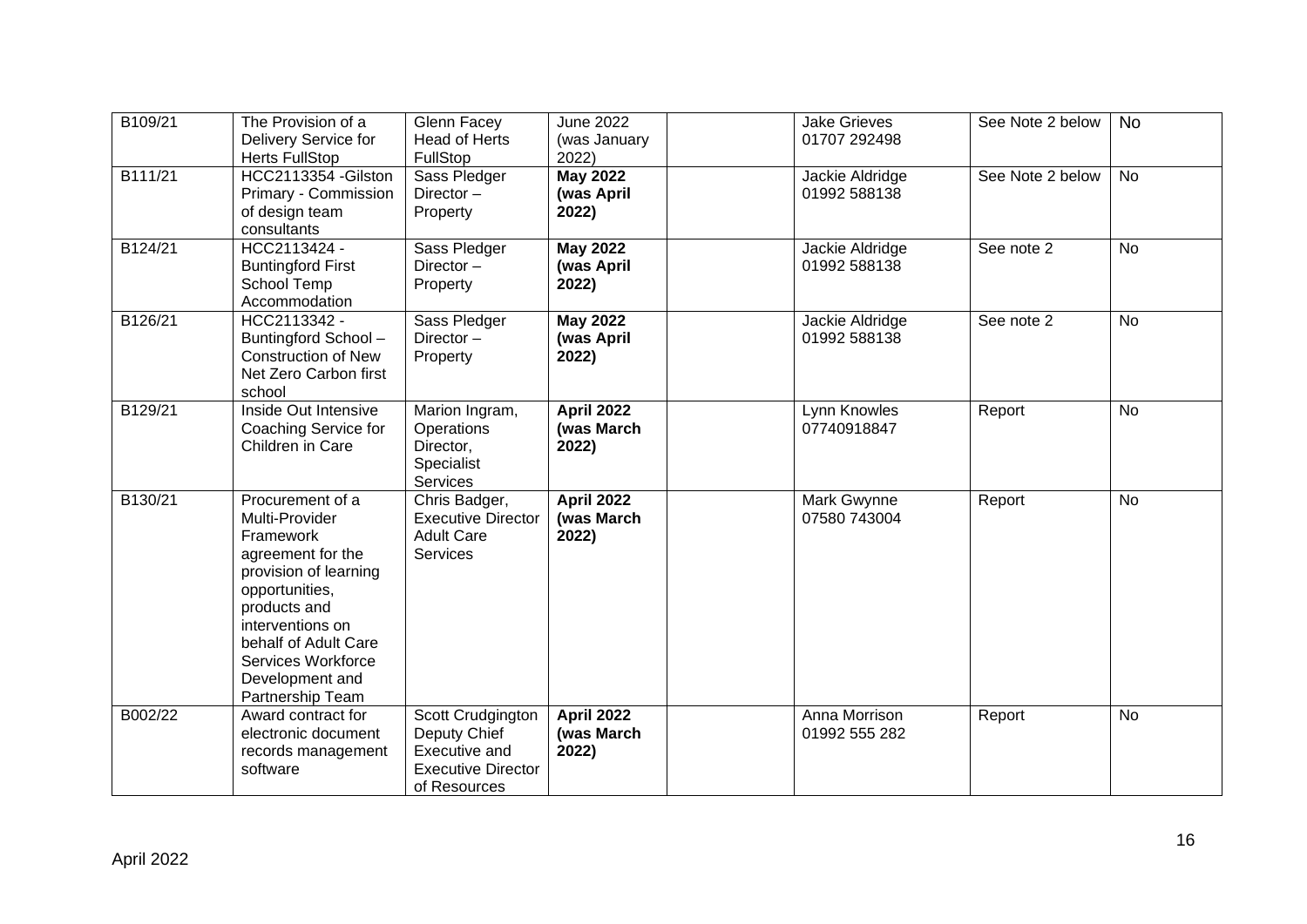| B006/22 | The provision of<br>contracts for the<br>treatment and final<br>disposal of local<br>authority collected<br>residual waste from<br>2024               | Simon Aries-<br>Director $-$<br>Transport, Waste<br>& Environmental<br>Management    | <b>April 2022</b><br>(was March<br>2022)        | <b>Matthew King</b><br>01992 556207 | Report           | <b>No</b> |
|---------|-------------------------------------------------------------------------------------------------------------------------------------------------------|--------------------------------------------------------------------------------------|-------------------------------------------------|-------------------------------------|------------------|-----------|
| B007/22 | Step2Skills: Award of<br>contract for the<br>provision of Adult<br>Learning across<br>Hertfordshire for<br>academic year 2022-<br>2023                | Steven Lee-<br><b>Foster Assistant</b><br>Director for Adult<br><b>Care Services</b> | April 2022                                      | Lyn Keates<br>01992 588626          | See Note 2 below | No        |
| B008/22 | Prevention of<br>Homelessness<br>Service (16 to 25<br>years) via Children's<br>Services in<br>conjunction with the<br>10 District/Borough<br>Councils | Marion Ingram -<br>Operations<br><b>Director Specialist</b><br><b>Services</b>       | <b>May 2022</b>                                 | <b>Bev Burgess</b><br>01438 843927  | See Note 3 below | <b>No</b> |
| B010/22 | <b>Hertfordshire Mental</b><br>Health Strategy 2022-<br>27                                                                                            | Mark Harvey<br>Operations<br>Director - Adult<br><b>Disabilities</b>                 | <b>April 2022</b><br>(was<br><b>March 2022)</b> | James Salmon<br>01438 844152        | Report           | No        |
| B011/22 | Hertfordshire<br>Dementia Strategy<br>2022 - 27                                                                                                       | Mark Harvey<br>Operations<br>Director - Adult<br><b>Disabilities</b>                 | <b>April 2022</b><br>(was<br><b>March 2022)</b> | James Salmon<br>01438 844152        | Report           | <b>No</b> |
| B012/22 | To award of contract<br>for the provision a<br><b>Hertfordshire Sexual</b><br><b>Health Service</b>                                                   | <b>Jim McManus</b><br>Executive<br>Director of Public<br>Health                      | <b>June 2022</b><br>(was March<br>2022)         | Jane Banbury<br>01438 843879        | Report           | <b>No</b> |
| B013/22 | HCC2213505-<br><b>Hertfordshire County</b><br><b>Council Waste</b>                                                                                    | Sass Pledger<br>Director-<br>Property                                                | <b>May 2022</b><br>(was April<br>2022)          | Jackie Aldridge<br>01992 588138     | See Note 2 below | No        |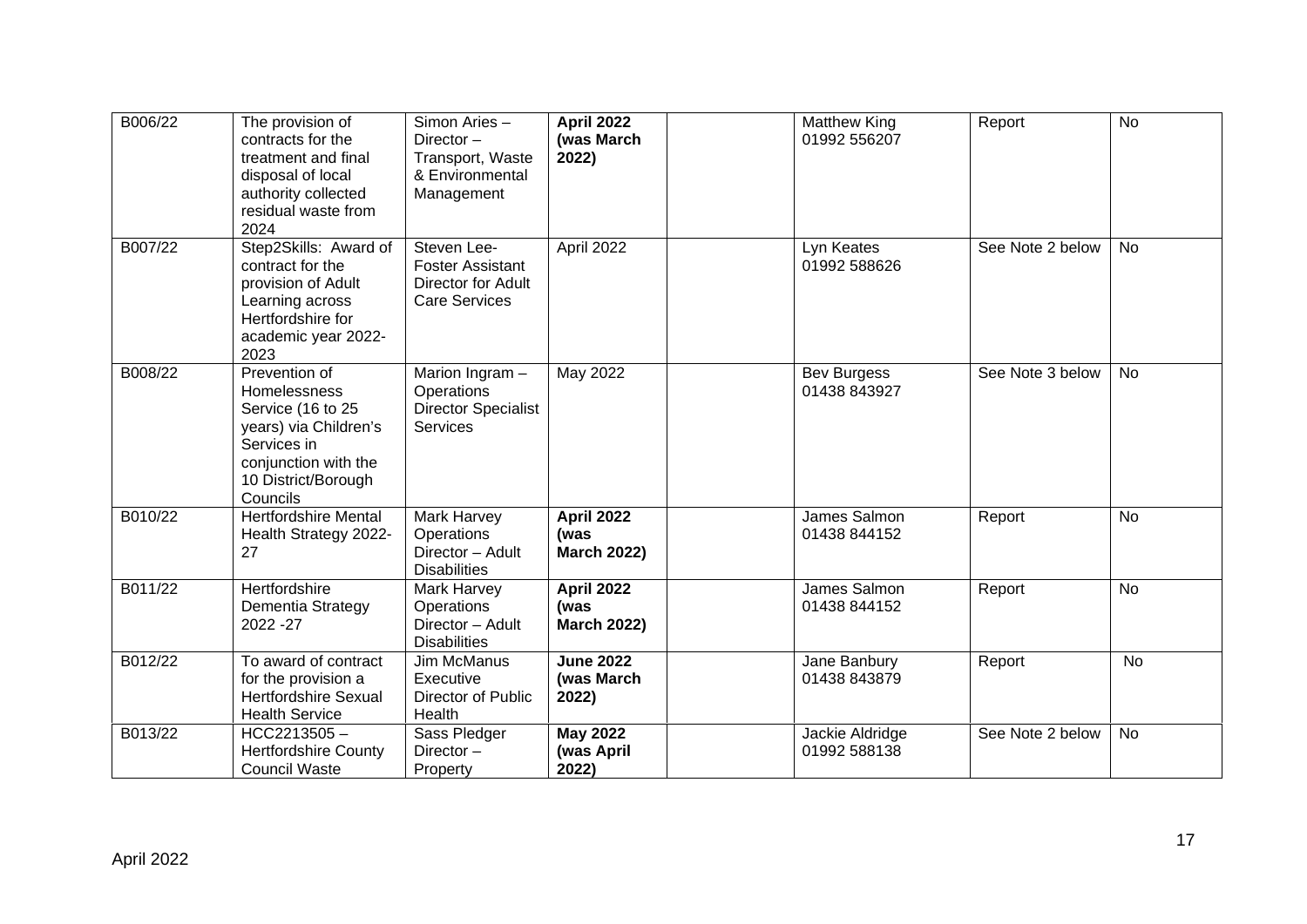|         | Contract - Tender                                                                                                                                                     |                                                                                                        |                                                 |                                                                        |                  |           |
|---------|-----------------------------------------------------------------------------------------------------------------------------------------------------------------------|--------------------------------------------------------------------------------------------------------|-------------------------------------------------|------------------------------------------------------------------------|------------------|-----------|
| B014/22 | <b>Management Support</b><br><b>HCC2213511 - Chater</b><br>Junior School,<br>Watford - Roofing<br>Works                                                               | Sass Pledger<br>Director-<br>Property                                                                  | <b>May 2022</b><br>(was April<br>2022)          | Jackie Aldridge<br>01992 588138                                        | See Note 2 below | <b>No</b> |
| B015/22 | <b>HCC2213548 - Works</b><br>on the County Hall,<br>Car Park                                                                                                          | Sass Pledger<br>Director $-$<br>Property                                                               | <b>May 2022</b><br>(was April<br>2022)          | Jackie Aldridge<br>01992 588138                                        | See Note 2 below | <b>No</b> |
| B016/22 | Refurbishment of<br>Robertson House<br>office space.                                                                                                                  | Scott Crudgington<br>Deputy Chief<br>Executive and<br><b>Executive Director</b><br>of Resources        | <b>April 2022</b><br>(was<br><b>March 2022)</b> | Sass Pledger<br>01992 555970<br>James Heslam<br>01992 588090           | See Note 2 below | <b>No</b> |
| B017/22 | The provision of The<br><b>Building Cleaning</b><br>Framework 2022                                                                                                    | Glenn Facey<br><b>Head of Herts</b><br>FullStop                                                        | <b>June 2022</b>                                | <b>Elaine Fletcher</b><br>07816066699.<br>Muddasir Shah<br>07580743476 | See Note 2 below | No        |
| B018/22 | <b>Next Generation</b><br>Programme:<br>Awarding an IT End<br><b>User Support Contract</b><br>(Helpdesk/Hardware<br>provision)                                        | Scott Crudgington<br>Deputy Chief<br><b>Executive and</b><br><b>Executive Director</b><br>of Resources | <b>June 2022</b>                                | Anna Morrison<br>01992 588282                                          | See Note 2 below | <b>No</b> |
| B019/22 | <b>Next Generation</b><br><b>Supervised Contact</b><br>Service for<br>Hertfordshire Children                                                                          | Marion Ingram -<br><b>Operations</b><br><b>Director Specialist</b><br><b>Services</b>                  | <b>June 2022</b>                                | <b>Lynn Knowles</b><br>07740918847                                     | Report           | <b>No</b> |
| B020/22 | Award of Single<br><b>Tender Action</b><br>contract to Princess<br>Alexandra Hospital<br>Harlow to provide post<br>mortem services to<br>the Hertfordshire<br>Coroner | Quentin Baker<br>Director of Law &<br>Governance                                                       | <b>April 2022</b><br>(was March<br>2022)        | <b>Richard Doggett</b><br>01707 292788 or<br>07580 743516              | Report           | No        |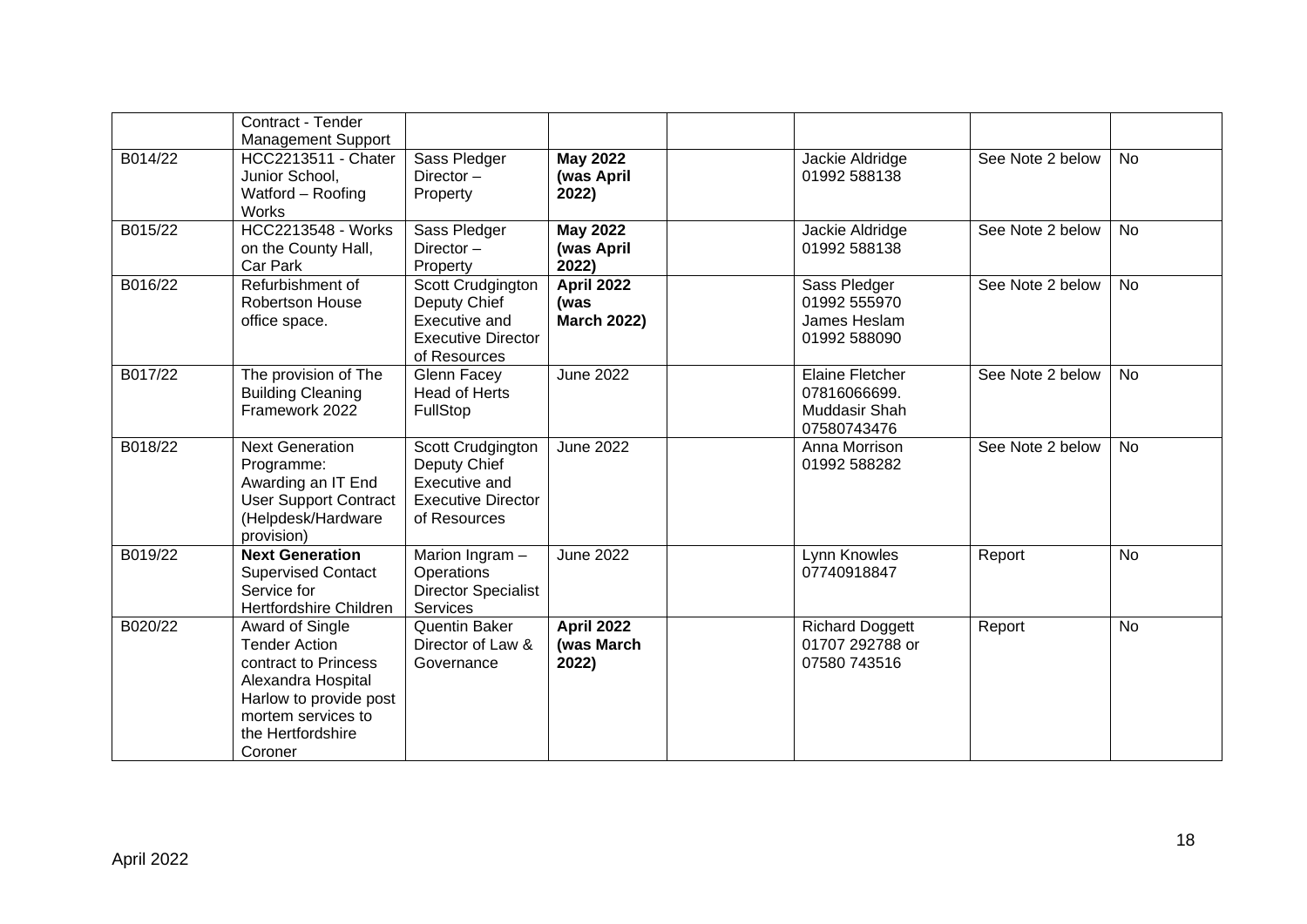| B022/22 | Framework<br>Agreement for the<br>supply of plain<br>adhesive labels,<br>repositionable notes,<br>indexes and hook &<br>loop                                        | Glenn Facey<br><b>Head of Herts</b><br>FullStop | April 2022                             | <b>Jake Grieves</b><br>01707 292498 | See note 2 below | <b>No</b> |
|---------|---------------------------------------------------------------------------------------------------------------------------------------------------------------------|-------------------------------------------------|----------------------------------------|-------------------------------------|------------------|-----------|
| B024/22 | HCC2213489 -<br><b>Tannery Drift First</b><br>School, Royston -<br><b>Heating Works</b>                                                                             | Sass Pledger<br>Director $-$<br>Property        | <b>May 2022</b><br>(was April<br>2022) | Jackie Aldridge<br>01992 588138     | See Note 2 below | <b>No</b> |
| B027/22 | HCC2213523 - Little<br>Furze Demolition &<br>Construction of a Care<br>Home                                                                                         | Sass Pledger<br>Director $-$<br>Property        | <b>May 2022</b><br>(was April<br>2022) | Jackie Aldridge<br>01992 588138     | See Note 2 below | <b>No</b> |
| B028/22 | HCC2213637 -<br>Various Sites - PV<br>Installations                                                                                                                 | Sass Pledger<br>Director $-$<br>Property        | <b>May 2022</b><br>(was April<br>2022) | Jackie Aldridge<br>01992 588138     | See Note 2 below | <b>No</b> |
| B029/22 | HCC2213590Cluster<br>4 - Aldbury C of E<br>Primary, Bernards<br>Heath Infant &<br>Lordship Farm<br>Primary School -<br>Roofing + Cladding<br><b>Works</b>           | Sass Pledger<br>Director $-$<br>Property        | <b>May 2022</b><br>(was April<br>2022) | Jackie Aldridge<br>01992 588138     | See Note 2 below | <b>No</b> |
| B030/22 | HCC2213589 Cluster<br>3 - Burleigh Primary<br>School - Roofing +<br><b>Cladding Works</b>                                                                           | Sass Pledger<br>Director-<br>Property           | <b>May 2022</b><br>(was April<br>2022) | Jackie Aldridge<br>01992 588138     | See Note 2 below | <b>No</b> |
| B031/22 | HCC2213588 - Cluster<br>2 - Kings Langley<br>Primary, Kingsway<br>Infant & The Richard<br><b>Whittington Primary</b><br>School - Roofing +<br><b>Cladding Works</b> | Sass Pledger<br>Director-<br>Property           | <b>May 2022</b><br>(was April<br>2022) | Jackie Aldridge<br>01992 588138     | See Note 2 below | <b>No</b> |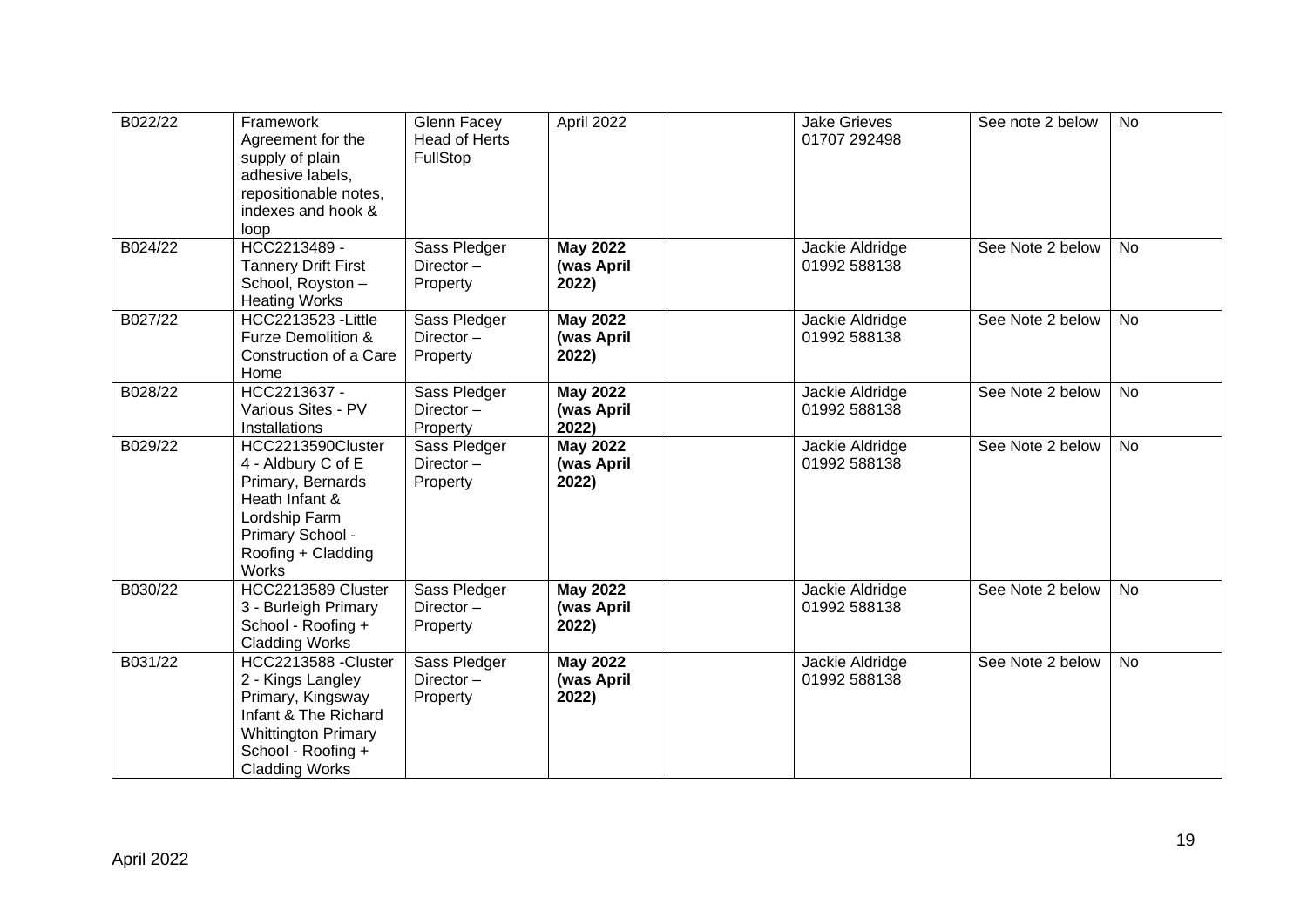| B032/22 | To initiate consultation<br>on a proposal to<br>change the age range<br>of Aboyne Lodge<br>Primary School, St<br>Albans, to remove the<br>nursery provision by<br>the changing the<br>admission age range<br>from 4 to 11 years to 5<br>to 11 Years. | Jo Fisher,<br><b>Executive Director</b><br>Children's<br><b>Services</b>           | May 2022                               | David Shevlane<br>01992 556199  | Report           | <b>No</b> |
|---------|------------------------------------------------------------------------------------------------------------------------------------------------------------------------------------------------------------------------------------------------------|------------------------------------------------------------------------------------|----------------------------------------|---------------------------------|------------------|-----------|
| B034/22 | Award of contracts for<br>external insurance<br>arrangements                                                                                                                                                                                         | Chris Wood<br>Head of<br>Assurance                                                 | <b>July 2022</b>                       | Fiona Timms<br>01992 555480,    | See Note 2 below | <b>No</b> |
| B035/22 | Tender for the<br>contract of the<br>provision of tutors and<br>education alternative<br>provision                                                                                                                                                   | Marion Ingram<br>Operations<br><b>Director Specialist</b><br><b>Services</b>       | <b>July 2022</b>                       | Julie Reddish<br>01438 845433   | Report           | <b>No</b> |
| B036/22 | Provision of County<br>wide Complex Needs<br>Service - Award of<br>contract                                                                                                                                                                          | Chris Badger-<br><b>Executive Director</b><br><b>Adult Care</b><br><b>Services</b> | <b>July 2022</b>                       | Helen Gledhill -01438<br>843617 | Report           | <b>No</b> |
| B037/22 | Contract for the<br>Provision of Support<br>to Prevent Family<br>Breakdown                                                                                                                                                                           | Marion Ingram<br>Operations<br><b>Director Specialist</b><br>Services              | <b>July 2022</b>                       | Lynn Knowles<br>07740918847     | See Note 2 below | <b>No</b> |
| B038/22 | Framework<br>Agreement for the<br>Provision of a Support<br>Service to Prevent<br>Family Breakdown<br>and to Support<br>Reunification Home                                                                                                           | Marion Ingram<br>Operations<br><b>Director Specialist</b><br><b>Services</b>       | <b>July 2022</b>                       | Lynn Knowles<br>07740918847     | See Note 2 below | <b>No</b> |
| B039/22 | HCC2213659 -<br><b>Consultant for PSDS3</b><br>Net Zero Carbon                                                                                                                                                                                       | Sass Pledger<br>Director-<br>Property                                              | <b>May 2022</b><br>(was April<br>2022) | Jackie Aldridge<br>01992 588138 | See Note 2 below | No        |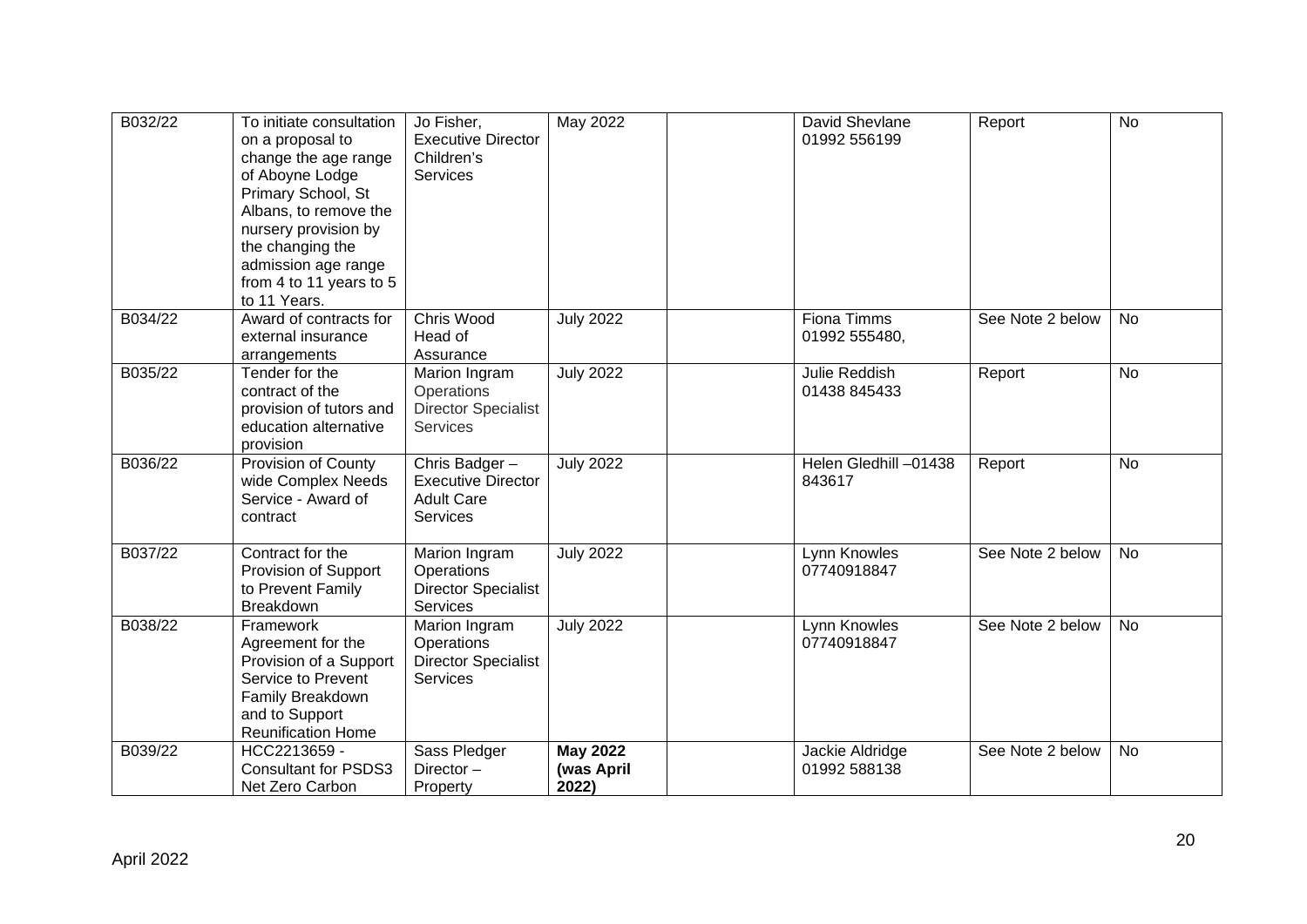|         | Retrofit Workstream<br>(Year 1) - 2022/23<br>Programme                                                                                                                                                                             |                                                                                                                                           |                             |                                 |                  |           |
|---------|------------------------------------------------------------------------------------------------------------------------------------------------------------------------------------------------------------------------------------|-------------------------------------------------------------------------------------------------------------------------------------------|-----------------------------|---------------------------------|------------------|-----------|
| B040/22 | Award of call-off<br>contract through the<br>Transport,<br>Infrastructure and<br><b>Planning Services</b><br>(TIPS) framework for<br>design and planning<br>of a new shredding<br>building at the<br>Waterdale Transfer<br>Station | Simon Aries -<br>Director-<br>Transport, Waste<br>& Environment,<br>Environment &<br>Transport                                            | Not before 9<br>April 2022  | Matthew King<br>01992 556207    | Report           | <b>No</b> |
| B041/22 | Appointment of a<br><b>Hertfordshire County</b><br>Council Director to the<br>Board of Herts for<br>Learning                                                                                                                       | Scott Crudgington<br>Deputy Chief<br>Executive and<br><b>Executive Director</b><br>of Resources                                           | Not before 9<br>April 2022  | Simon Newland<br>01992 588755   | Report           | <b>No</b> |
| B042/22 | Re-procurement of the<br><b>Corporate Property</b><br>Database                                                                                                                                                                     | Scott Crudgington<br>Deputy Chief<br>Executive and<br><b>Executive Director</b><br>of Resources                                           | Not before 20<br>April 2022 | Philippa Sexton<br>01992 555236 | Report           | <b>No</b> |
| B043/22 | The Provision of an<br><b>Enterprise Resource</b><br><b>Planning System</b><br>including E-commerce<br><b>Platform for Herts</b><br>FullStop                                                                                       | Glenn Facey<br><b>Head of Herts</b><br>FullStop                                                                                           | Not before 20<br>April 2022 | Glenn Facey<br>01707 292364     | See Note 2 below | <b>No</b> |
| B044/22 | <b>Additional Special</b><br>School places for<br>2022/23                                                                                                                                                                          | Scott<br>Crudgington,<br>Deputy Chief<br>Executive and<br><b>Executive Director</b><br>of Resources in<br>consultation with<br>Jo Fisher, | Not before 28<br>April 2022 | Samantha Young<br>01992 555754  | Report           | <b>No</b> |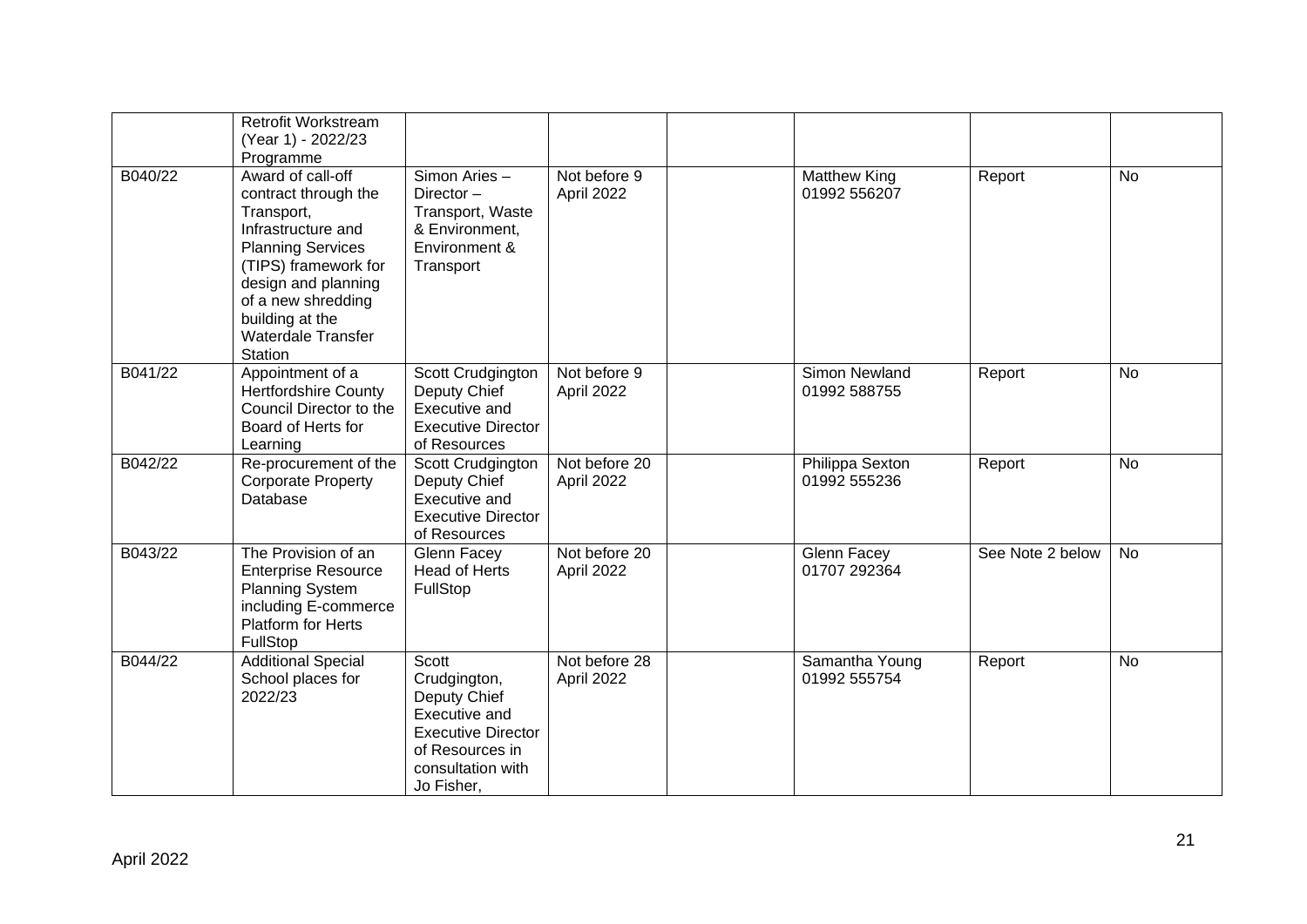|         |                                 | <b>Executive Director</b> |                 |                      |               |           |
|---------|---------------------------------|---------------------------|-----------------|----------------------|---------------|-----------|
|         |                                 | of Children's             |                 |                      |               |           |
|         |                                 | <b>Services</b>           |                 |                      |               |           |
|         |                                 |                           |                 |                      |               |           |
| B045/22 | <b>Award of contracts</b>       | Simon Aries -             | <b>May 2022</b> | <b>Matthew King</b>  | Report        | <b>No</b> |
|         | for the provision of            | Director-                 |                 | 01992 556207         |               |           |
|         | recycling centre                | Transport,                |                 |                      |               |           |
|         | haulage and                     | Waste &                   |                 |                      |               |           |
|         | container                       | <b>Environmental</b>      |                 |                      |               |           |
|         | maintenance                     | <b>Management</b>         |                 |                      |               |           |
| B046/22 | Award of a contract             | Sally Hopper,             | <b>May 2022</b> | <b>Sally Hopper</b>  | See Note 2    | <b>No</b> |
|         | for the provision of a          | Director - HR             |                 | 01992 555692         | below         |           |
|         | <b>Disclosure &amp; Barring</b> |                           |                 |                      |               |           |
|         | Service (DBS)                   |                           |                 |                      |               |           |
|         | <b>System with effect</b>       |                           |                 |                      |               |           |
|         | from 1st April 2023             |                           |                 |                      |               |           |
| B047/22 | <b>Surface Maintenance</b>      | Anthony                   | <b>May 2022</b> | <b>Steve Johnson</b> | Report        | <b>No</b> |
|         | and Road                        | <b>Boucher</b>            |                 | 01992 658126         |               |           |
|         | <b>Treatments</b>               | <b>Director</b>           |                 |                      |               |           |
|         | Framework 2022-23               | <b>Highways</b>           |                 |                      |               |           |
|         | Lot 1                           | Operations,               |                 |                      |               |           |
|         | <b>Call Off</b>                 | <b>Environment &amp;</b>  |                 |                      |               |           |
|         |                                 | <b>Infrastructure</b>     |                 |                      |               |           |
|         |                                 |                           |                 |                      |               |           |
| B048/22 | <b>Surface Maintenance</b>      | Anthony                   | <b>May 2022</b> | <b>Steve Johnson</b> | Report        | No        |
|         | and Road                        | <b>Boucher</b>            |                 | 01992 658126         |               |           |
|         | <b>Treatments</b>               | <b>Director</b>           |                 |                      |               |           |
|         | Framework 2022-23               | <b>Highways</b>           |                 |                      |               |           |
|         | Lot 2                           | Operations,               |                 |                      |               |           |
|         | <b>Call Off</b>                 | <b>Environment &amp;</b>  |                 |                      |               |           |
|         |                                 | <b>Infrastructure</b>     |                 |                      |               |           |
| B049/22 | <b>Surface Maintenance</b>      | Anthony                   | <b>May 2022</b> | <b>Steve Johnson</b> | Report        | <b>No</b> |
|         | and Road                        | <b>Boucher</b>            |                 | 01992 658126         |               |           |
|         | <b>Treatments</b>               | <b>Director</b>           |                 |                      |               |           |
|         | Framework 2022-23               | <b>Highways</b>           |                 |                      |               |           |
|         | Lot 3                           | Operations,               |                 |                      |               |           |
|         | <b>Call Off</b>                 | <b>Environment &amp;</b>  |                 |                      |               |           |
|         |                                 | <b>Infrastructure</b>     |                 |                      |               |           |
| B050/22 | <b>Surface Maintenance</b>      | Anthony                   | <b>May 2022</b> | <b>Steve Johnson</b> | <b>Report</b> | <b>No</b> |
|         | and Road                        | <b>Boucher</b>            |                 | 01992 658126         |               |           |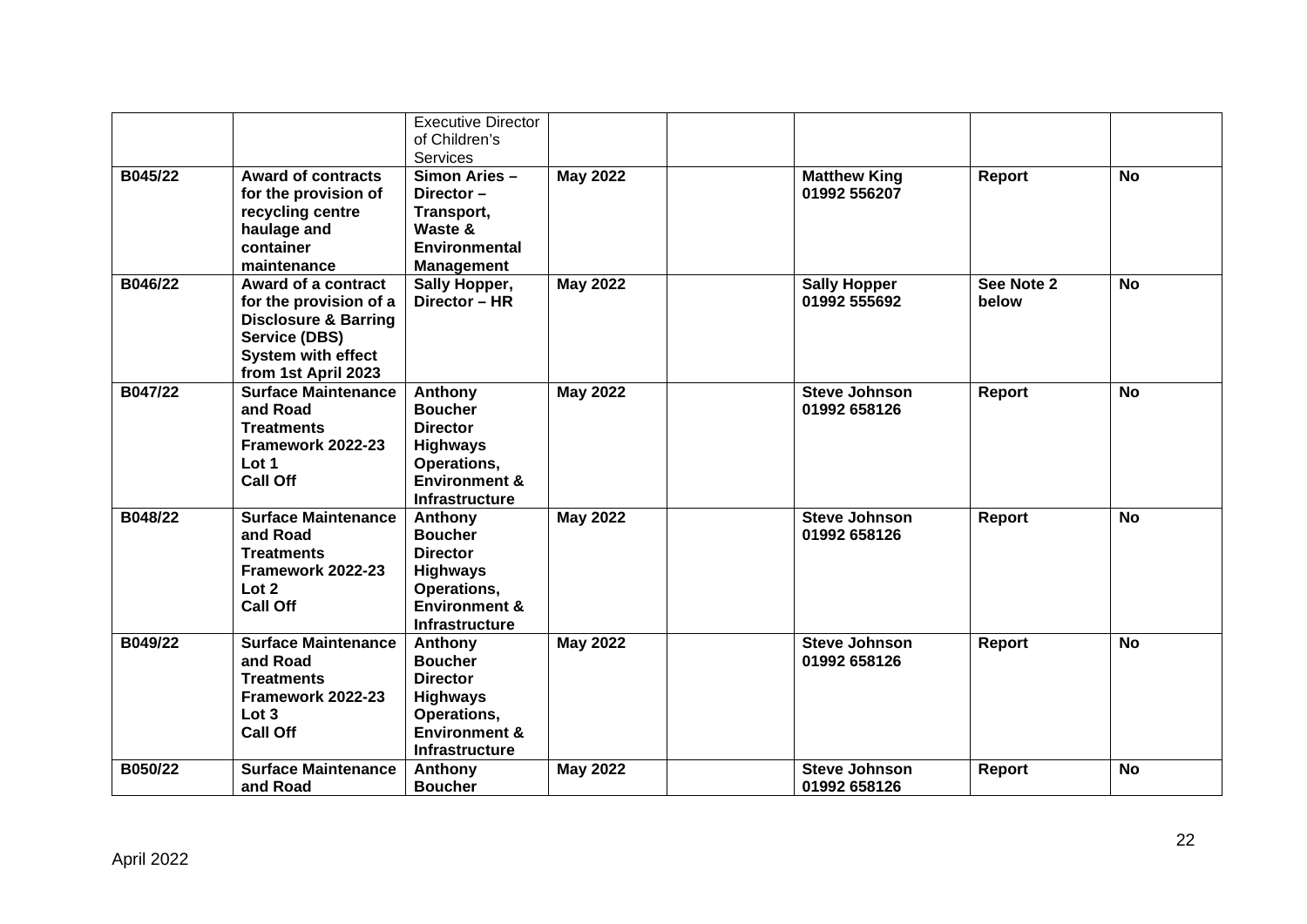|         | <b>Treatments</b><br>Framework 2022-23<br>Lot 4<br><b>Call Off</b>                                                                                                        | <b>Director</b><br><b>Highways</b><br>Operations,<br><b>Environment &amp;</b><br><b>Infrastructure</b>                   |                  |                                       |                     |           |
|---------|---------------------------------------------------------------------------------------------------------------------------------------------------------------------------|--------------------------------------------------------------------------------------------------------------------------|------------------|---------------------------------------|---------------------|-----------|
| B051/22 | <b>Surface Maintenance</b><br>and Road<br><b>Treatments</b><br>Framework 2022-23<br>Lot 5<br><b>Call Off</b>                                                              | Anthony<br><b>Boucher</b><br><b>Director</b><br><b>Highways</b><br>Operations,<br>Environment &<br><b>Infrastructure</b> | <b>May 2022</b>  | <b>Steve Johnson</b><br>01992 658126  | Report              | <b>No</b> |
| B052/22 | HCC2213562<br><b>Provision of Musical</b><br><b>Instruments</b>                                                                                                           | <b>Simon Newland</b><br>Director of<br><b>Education</b><br>Children's<br><b>Services</b>                                 | <b>June 2022</b> | <b>Nick Denham</b><br>01438 844556    | See Note 2<br>below | <b>No</b> |
| B053/22 | <b>Provision of</b><br><b>Conceptual Design</b><br><b>Services for The</b><br><b>Watford to Croxley</b><br>Link (W2CL) - Award<br>of Contract                             | <b>Mark Kemp</b><br><b>Executive</b><br>Director of<br><b>Environment &amp;</b><br><b>Transport</b>                      | <b>July 2022</b> | <b>Rupert Thacker</b><br>01992 658176 | See Note 2<br>below | <b>No</b> |
| B054/22 | The Provision of a<br><b>Grounds</b><br><b>Maintenance</b><br><b>Framework</b><br>for Hertfordshire<br><b>County Council</b>                                              | <b>Glenn Facey</b><br><b>Head of Herts</b><br><b>FullStop</b>                                                            | <b>July 2022</b> | <b>Paul Bishop</b><br>01707292384     | See Note 2<br>below | <b>No</b> |
| B055/22 | To enter into a<br><b>Delivery Agreement</b><br>through the Scape<br><b>Framework for the</b><br>construction of the<br><b>Eastern Transfer</b><br><b>Station at Ware</b> | Simon Aries -<br>Director-<br>Transport,<br>Waste &<br><b>Environmental</b><br><b>Management</b>                         | August 2022      | <b>Matthew King</b><br>01992 556207   | Report              | <b>No</b> |

**Notes:**  1. CBC contract = on behalf of 17 local authority members of the Central Buying Consortium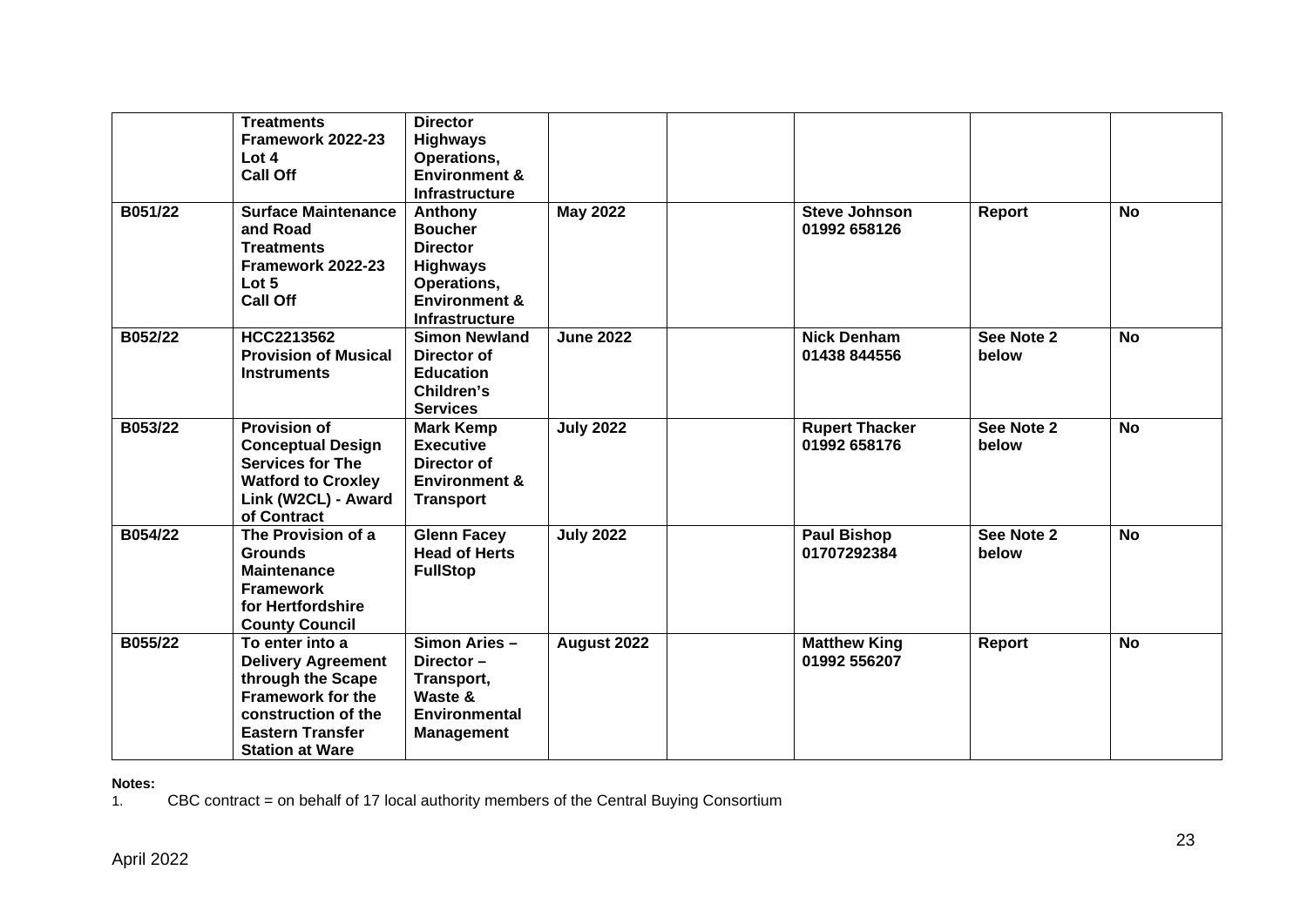- 2. Quality and price evaluation derived from tenderers' submissions *(which may contain exempt information and if so will not be available for public inspection)*
- 3. Collaborative contract with one or more authorities (not a CBC contract)
- 4. Part II (due to 'Information relating to the financial or business affairs of any particular person (including the Council')".

If you have any general enquiries about this Forward Plan - contact Michelle Diprose, Democratic Services Officer, 01992 555566 Email: [michelle.diprose@hertfordshire.gov.uk](mailto:michelle.diprose@hertfordshire.gov.uk) or Deborah Jeffery, Assistant Manager, Democratic Services, 01992 555563 Email: [deborah.jeffery@hertfordshire.gov.uk](mailto:deborah.jeffery@hertfordshire.gov.uk)

## **QUENTIN BAKER, DIRECTOR OF LAW & GOVERNANCE**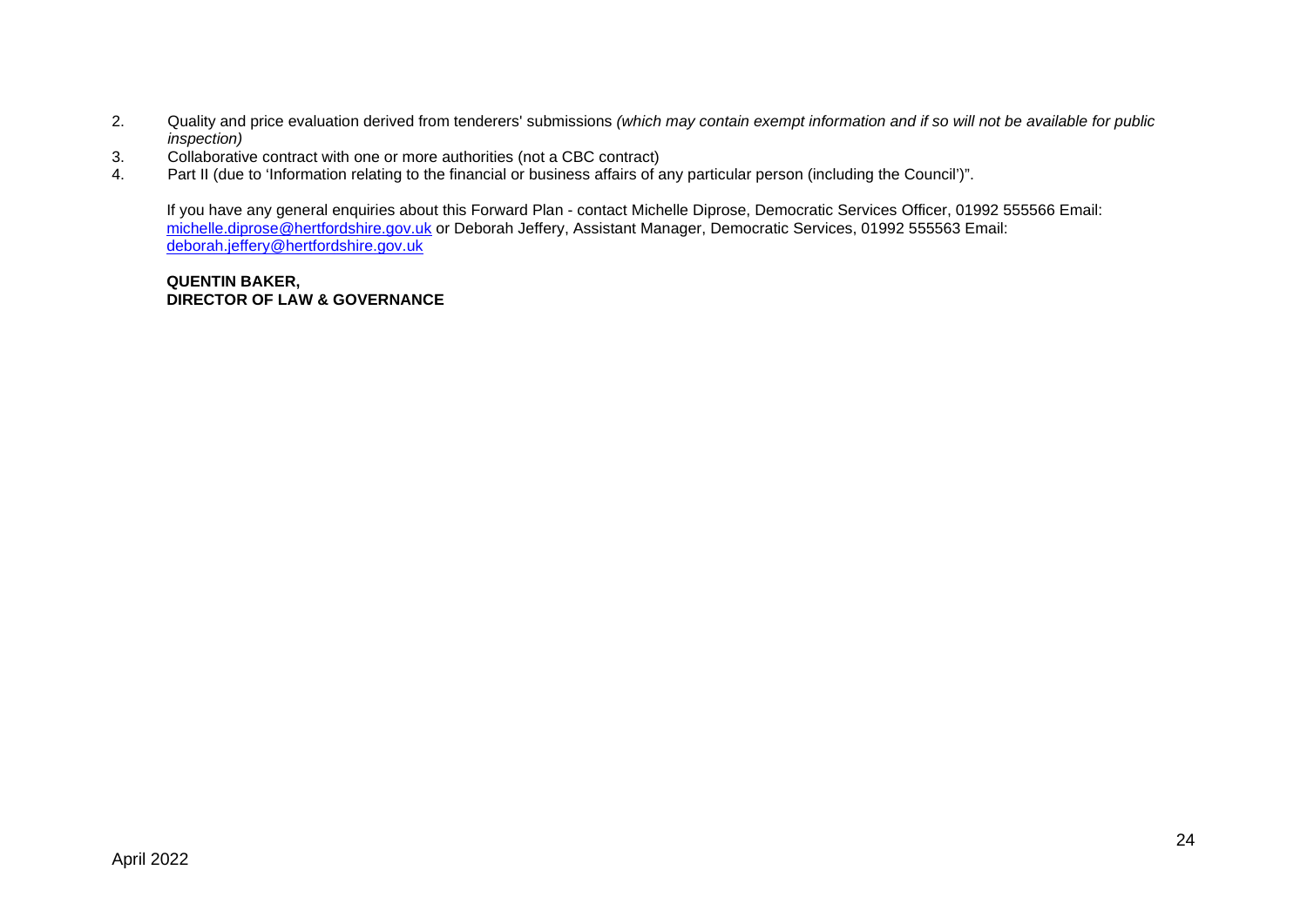

# **HERTFORDSHIRE COUNTY COUNCIL**

**FORWARD PLAN Notice of (a) key and other decisions likely to be made on behalf of the County Council by Cabinet, (b) key decisions likely to be made on behalf of the County Council by Officers and (c) decisions on Traffic Regulation Orders likely to be made by Officers on behalf of the County Council in the period 1 May 2022 – 31 August 2022** 

# **Published: 1 April 2022**

[Note: Key decisions and other decisions due to be reached in April 2022 but not yet made remain listed (notice of these items was given in the Forward Plan issued on 1 March 2022)]

# **TRAFFIC REGULATION ORDERS**

| <b>Broxbourne</b><br>Location                        | <b>Proposed Restriction</b>                            |
|------------------------------------------------------|--------------------------------------------------------|
| High Road/Bell Lane, Broxbourne                      | Waiting Restrictions, Disabled Persons Parking Place   |
| Northfield Road, Waltham Cross                       | <b>Waiting Restrictions, Parking Places</b>            |
| <b>East Herts</b>                                    |                                                        |
| Location                                             | <b>Proposed Restriction</b>                            |
| Anchor Street & Unnamed Roads, Bishop's Stortford    | Goods Vehicle Loading Bay, 20mph Speed Limit, Bus Gate |
| Various Roads, Sawbridgeworth                        | 20mph Speed Limit                                      |
| West Road, Sawbridgeworth                            | <b>Waiting Restrictions</b>                            |
| Bullfields, Sawbridgeworth                           | <b>Waiting Restrictions</b>                            |
| London Road, Crouch Gardens etc, Buntingford         | 20mph Speed Limit Zone                                 |
| Thieves Lane / The Ridgeway, Hertford                | <b>Experimental Waiting Restrictions</b>               |
| High Street / Stevenage Road, Walkern                | <b>Waiting Restrictions</b>                            |
| High Street, Puckeridge, The Tannery etc Buntingford | <b>Waiting Restrictions</b>                            |
| Whittington Way, Bishop's Stortford                  | Cycle Track Order                                      |
| Cambridge Road, Old Standon Hill & Barleymead        | <b>Waiting Restrictions</b>                            |
| Way, Puckeridge                                      |                                                        |
| Various Roads, Bengeo                                | 20 Speed Limit                                         |
| Walnut Tree Walk, Ware                               | <b>Restricted Parking Zone</b>                         |
| School Lane, Sawbridgeworth                          | <b>Waiting Restrictions</b>                            |
| Sheering Mill Lane, Sawbridgeworth                   | Prohibition of Entry                                   |
| Stortford Hall Park, Bishop's Stortford              | <b>Waiting Restrictions</b>                            |
| <b>Dacorum</b>                                       |                                                        |
| Location                                             | <b>Proposed Restriction</b>                            |
| Dundale Road, Tring                                  | <b>Waiting Restrictions</b>                            |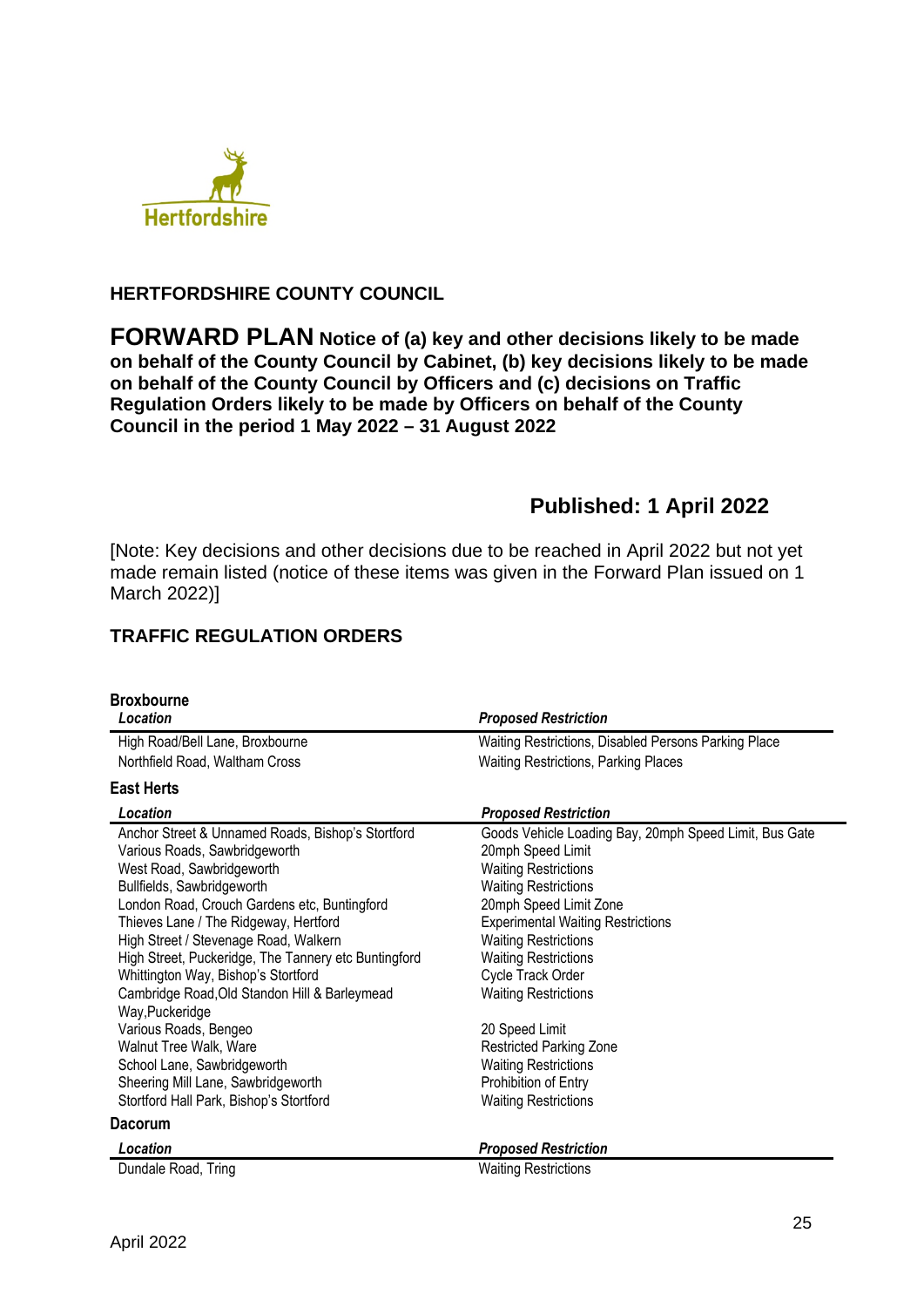Wingrave Road / Sutton Close, Tring Waiting Restrictions New Mill Terrace / Pheasant Close etc, Tring Waiting Restrictions Silk Mill Way / Adams Way, Tring Watter Waiting Restrictions London Road / Nash Mills, Hemel Hempstead/Tring Waiting Restrictions Cambrian Way, Hemel Hempstead Lawn Lane, Hemel Hempstead Mill Lane & Tooveys Mill Lane, Kings Langley Waiting Restrictions

### **St. Albans**

Lower Luton Road, Wheathampstead Prohibition of Turns

## **Welwyn Hatfield**

Appletree Way, Welwyn Garden City Waiting Restrictions Great & Little Gannett, Welwyn Garden City Experimental Waiting Restrictions<br>The Common, Hatfield Figure 2012 The Common, Hatfield<br>High View, Hatfield Ascots Lane, Welwyn Garden City<br>
Digswell Park Road, Welwyn Garden City<br>
Waiting Restrictions London Road, White Cross Drive, Woolmer Green

Waiting Restrictions, School Keep Clear, PX Good Vehicle Loading Bay

### *Location Proposed Restriction*

High Street, Wheathampstead Goods Vehicle Loading Bay, Parking Places

## *Location Proposed Restriction*

Waiting Restrictions, Prohibition of Entry Waiting Restrictions, Road Humps, Pedestrian Crossings<br>Waiting Restrictions, Pedestrian Crossing